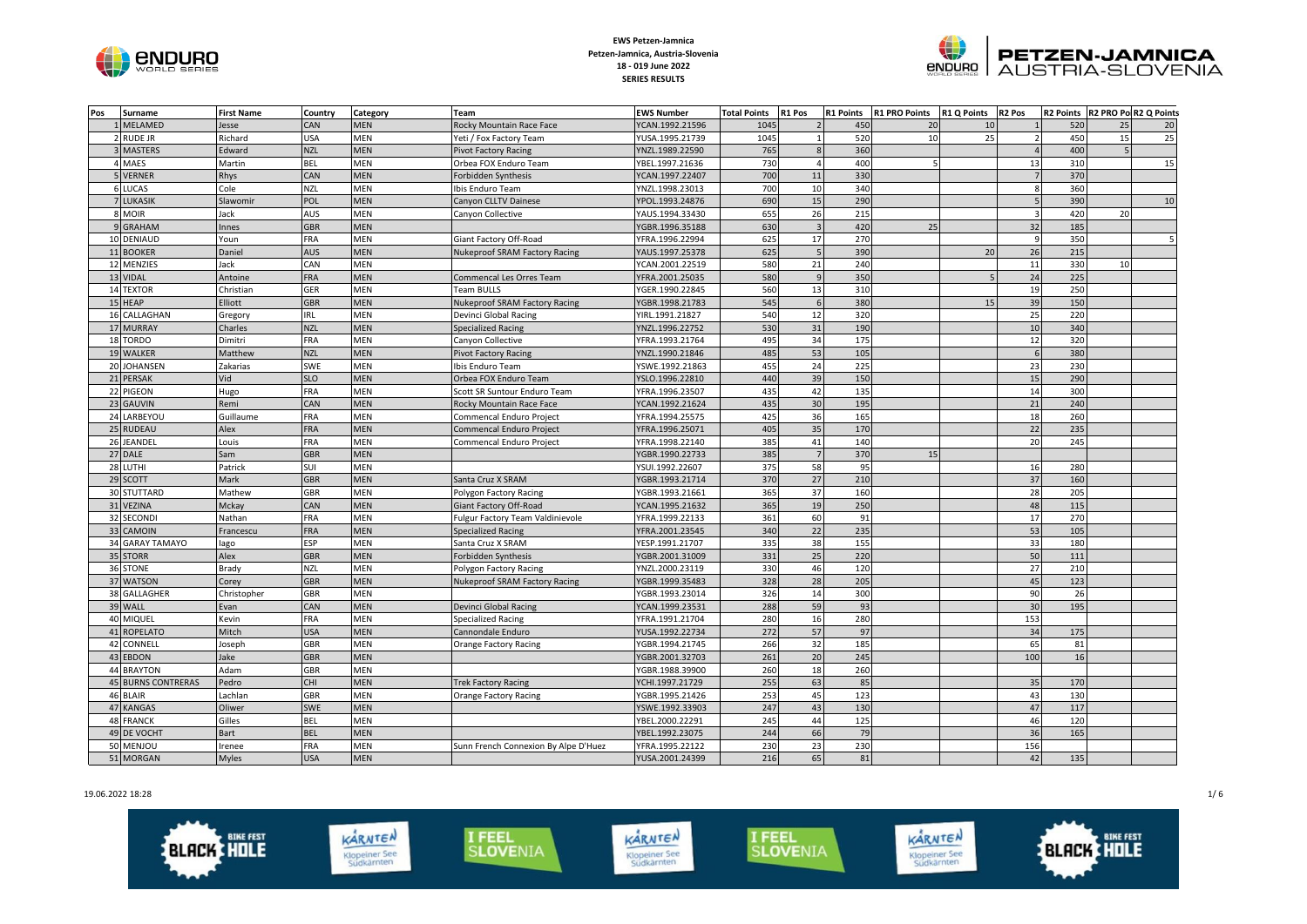



| Pos | Surname        | <b>First Name</b> | Country    | Category   | Team                                 | <b>EWS Number</b> | <b>Total Points</b> | R1 Pos         | <b>R1 Points</b> | <b>R1 PRO Points</b> | <b>R1 Q Points</b> | R <sub>2</sub> Pos |                | R2 Points R2 PRO Po R2 Q Points |  |
|-----|----------------|-------------------|------------|------------|--------------------------------------|-------------------|---------------------|----------------|------------------|----------------------|--------------------|--------------------|----------------|---------------------------------|--|
|     | 52 WARNET      | Manu              | NED        | MEN        |                                      | YNED.2001.26267   | 214                 | 52             | 107              |                      |                    | 52                 | 107            |                                 |  |
|     | 53 KRASNY      | Carter            | CAN        | <b>MEN</b> |                                      | YCAN.1999.22027   | 204                 | 50             | 111              |                      |                    | 59                 | 93             |                                 |  |
|     | 54 HILL        | Samuel            | AUS        | MEN        | Nukeproof SRAM Factory Racing        | YAUS.1985.21775   | 200                 |                |                  |                      |                    | 29                 | 200            |                                 |  |
|     | 55 LANGHORN    | Reece             | <b>GBR</b> | <b>MEN</b> |                                      | YGBR.1988.23486   | 200                 | 29             | 200              |                      |                    | <b>DNF</b>         |                |                                 |  |
|     | 56 PAULHAN     | Romain            | <b>FRA</b> | MEN        | Santa Cruz X SRAM                    | YFRA.1988.22706   | 190                 |                |                  |                      |                    | 31                 | 190            |                                 |  |
|     | 57 HEINIGER    | <b>Nils</b>       | <b>NZL</b> | <b>MEN</b> |                                      | YNZL.1999.25218   | 190                 | 80             | 50               |                      |                    | 41                 | 140            |                                 |  |
|     | 58 MOORE       | Thomas            | GBR        | MEN        |                                      | YGBR.1994.33293   | 180                 | 33             | 180              |                      |                    | 135                |                |                                 |  |
|     | 59 MCBAIN      | Calum             | <b>GBR</b> | MEN        |                                      | YGBR.1998.33913   | 175                 | 40             | 145              |                      |                    | 88                 | 30             |                                 |  |
|     | 60 TEJCHMAN    | Premek            | CZE        | <b>MEN</b> |                                      | YCZE.1988.22389   | 174                 | 68             | 75               |                      |                    | 56                 | 99             |                                 |  |
|     | 61 SMITH       | Joseph            | <b>GBR</b> | <b>MEN</b> |                                      | YGBR.1990.37383   | 160                 | 64             | 83               |                      |                    | 67                 | 77             |                                 |  |
|     | 62 BOX         | Archie            | GBR        | MEN        |                                      | YGBR.1998.23201   | 160                 | 54             | 103              |                      |                    | 77                 | 57             |                                 |  |
|     | 63 BLAHA       | Vojtech           | <b>CZE</b> | MEN        |                                      | YCZE.1999.22684   | 158                 | 62             | 87               |                      |                    | 70                 | 71             |                                 |  |
|     | 64 STONIG      | Matthias          | AUT        | <b>MEN</b> |                                      | YAUT.1989.21580   | 155                 |                |                  |                      |                    | 38                 | 155            |                                 |  |
| 65  | CARROLL        | Gavin             | <b>IRL</b> | <b>MEN</b> |                                      | YIRL.1993.35848   | 152                 | 74             | 63               |                      |                    | 61                 | 89             |                                 |  |
|     | 66 JAMIESON    | Elliot            | CAN        | MEN        | Norco Factory Team                   | YCAN.2001.22028   | 145                 |                |                  |                      |                    | 40                 | 145            |                                 |  |
|     | 67 FAGERBERG   | Philip            | SWE        | <b>MEN</b> |                                      | YSWE.1996.25802   | 135                 | 84             | 40               |                      |                    | 58                 | 95             |                                 |  |
|     | 68 FRESQUET    | Axel              | FRA        | MEN        | Tribe Pyrenees Gravity               | YFRA.1998.23081   |                     | <b>125 DNF</b> |                  |                      |                    | 44                 | 125            |                                 |  |
|     | 69 BRATSCHI    | Tim               | <b>SUI</b> | <b>MEN</b> |                                      | YSUI.1988.23005   | 125                 | 100            | 16               |                      |                    | 51                 | 109            |                                 |  |
|     | 70 NOBLE       | Josh              | GBR        | MEN        |                                      | YGBR.2001.25619   | 125                 | 47             | 117              |                      |                    | 108                | 8              |                                 |  |
|     | 71 GALY        | Theo              | <b>FRA</b> | <b>MEN</b> | Sunn French Connexion By Alpe D'Huez | YFRA.1990.21691   | 124                 | 85             | 37               |                      |                    | 62                 | 87             |                                 |  |
|     | 72 SCOTT       | Riley             | GBR        | MEN        |                                      | YGBR.2000.38625   | 116                 | 79             | 53               |                      |                    | 74                 | 63             |                                 |  |
|     | 73 MASTERS     | Wyn               | <b>NZL</b> | <b>MEN</b> | <b>GT Factory Racing</b>             | YNZL.1987.21663   | 115                 | 48             | 115              |                      |                    | <b>DNF</b>         |                |                                 |  |
|     | 74 IENZER      | Emeric            | <b>FRA</b> | <b>MEN</b> | Scott SR Suntour Enduro Team         | YFRA.1999.31862   | 113                 | 143            |                  |                      |                    | 49                 | 113            |                                 |  |
|     | 75 PHILOGENE   | Jonathan          | <b>RSA</b> | <b>MEN</b> |                                      | YRSA.1997.50570   | 113                 | 49             | 113              |                      |                    |                    |                |                                 |  |
|     | 76 BUCHANAN    | Lewis             | GBR        | MEN        |                                      | YGBR.1993.21608   | 109                 | 51             | 109              |                      |                    |                    |                |                                 |  |
|     | 77 PROCHYRA    | Jordan            | <b>AUS</b> | MEN        |                                      | YAUS.1994.21674   | 108                 | 91             | 25               |                      |                    | 64                 | 83             |                                 |  |
|     | 78 FRANCARDO   | Tommaso           | <b>ITA</b> | <b>MEN</b> |                                      | YITA.1997.22813   | 108                 | 86             | 35               |                      |                    | 69                 | 73             |                                 |  |
|     | 79 HUTCHENS    | Chris             | <b>GBR</b> | <b>MEN</b> |                                      | YGBR.1989.22999   | 104                 | 71             | 69               |                      |                    | 86                 | 35             |                                 |  |
|     | 80 JANSER      | Robin             | SUI        | MEN        | Swiss Enduro Team by Giant           | YSUI.2000.25837   |                     | 103 DNF        |                  |                      |                    | 54                 | 103            |                                 |  |
| 81  | <b>TOOKE</b>   | Jacob             | CAN        | <b>MEN</b> |                                      | YCAN.1999.22078   | 103                 | 98             | 18               |                      |                    | 63                 | 85             |                                 |  |
|     | 82 LARSSON     | Adam              | SWE        | <b>MEN</b> |                                      | YSWE.2000.30837   | 101                 |                |                  |                      |                    | 55                 | 101            |                                 |  |
|     | 83 DRACH       | Torben            | GER        | MEN        | RAAW // Levelnine Gravity            | YGER.1998.22419   | 101                 | 55             | 101              |                      |                    |                    |                |                                 |  |
|     | 84 BORGES      | Jose              | POR        | MEN        | Canyon Collective                    | YPOR.1990.21669   | 99                  | 56             | 99               |                      |                    | 134                |                |                                 |  |
|     | 85 KNAPEC      | Martin            | <b>SVK</b> | <b>MEN</b> |                                      | YSVK.1994.26017   | 97                  |                |                  |                      |                    | 57                 | 97             |                                 |  |
|     | 86 CROZ        | Romain            | FRA        | MEN        |                                      | YFRA.1996.37161   | 91                  |                |                  |                      |                    | 60                 | 91             |                                 |  |
|     | 87 WILSON      | Thomas            | <b>GBR</b> | <b>MEN</b> | <b>Orange Factory Racing</b>         | YGBR.2000.22553   | 89                  | 70             | 71               |                      |                    | 98                 | 18             |                                 |  |
|     | 88 HOLOWKO     | Alex              | GBR        | MEN        |                                      | YGBR.1990.21357   | 89                  | 61             | 89               |                      |                    |                    |                |                                 |  |
|     | 89 HEBERT      | Ambroise          | <b>FRA</b> | <b>MEN</b> |                                      | YFRA.1993.21934   | 88                  | 93             | 23               |                      |                    | 73                 | 65             |                                 |  |
|     | 90 HURLEY      | Joshua            | <b>GBR</b> | MEN        |                                      | YGBR.1995.27543   | 84                  | 67             | 77               |                      |                    | 109                | $\overline{7}$ |                                 |  |
|     | 91 HAMMOND     | Chubbie           | <b>GBR</b> | <b>MEN</b> |                                      | YGBR.1996.37418   | 82                  | 78             | 55               |                      |                    | 89                 | 27             |                                 |  |
|     | 92 RONZON      | Erwin             | <b>ITA</b> | <b>MEN</b> |                                      | YITA.1997.21868   | 81                  | 104            | 12               |                      |                    | 71                 | 69             |                                 |  |
|     | 93 PETER       | Stefan            | SUI        | <b>MEN</b> |                                      | YSUI.1992.23004   | 79                  |                |                  |                      |                    | 66                 | 79             |                                 |  |
|     | 94 LEBERT      | Alexis            | FRA        | MEN        |                                      | YFRA.1993.22060   | 75                  |                |                  |                      |                    | 68                 | 75             |                                 |  |
|     | 95 ESCUDIER    | Thomas            | <b>FRA</b> | <b>MEN</b> |                                      | YFRA.1991.21945   | 74                  | 92             | 24               |                      |                    | 80                 | 50             |                                 |  |
|     | 96 HAMILTON    | Connor            | <b>NZL</b> | MEN        |                                      | YNZL.1996.24882   | 74                  | 89             | 27               |                      |                    | 81                 | 47             |                                 |  |
|     | 97 VENDEMMIA   | Mirco             | <b>ITA</b> | <b>MEN</b> | Cannondale Enduro                    | YITA.1998.21871   | 73                  | 69             | 73               |                      |                    | <b>DSQ</b>         |                |                                 |  |
|     | 98 MIHALKOVITS | Peter             | AUT        | MEN        |                                      | YAUT.1993.23608   | 67                  | 125            |                  |                      |                    | 72                 | 67             |                                 |  |
|     | 99 JENSEN      | Henrik            | <b>GBR</b> | <b>MEN</b> |                                      | YGBR.1998.25933   | 67                  | 77             | 57               |                      |                    | 106                | 10             |                                 |  |
|     | 100 SHUCKSMITH | Samuel            | GBR        | MEN        |                                      | YGBR.1990.23007   | 67                  | 72             | 67               |                      |                    | <b>DNS</b>         |                |                                 |  |
| 101 | <b>JONES</b>   | Jono              | <b>GBR</b> | <b>MEN</b> | Propain Factory Enduro               | YGBR.1994.37370   | 65                  | 73             | 65               |                      |                    | 143                |                |                                 |  |
|     | 102 LAMBERT    | Pierre            | <b>FRA</b> | MEN        | <b>Hotlines Nukeproof Racing</b>     | YFRA.1999.36939   |                     | 61 DSQ         |                  |                      |                    | 75                 | 61             |                                 |  |

19.06.2022 18:28 2/ 6

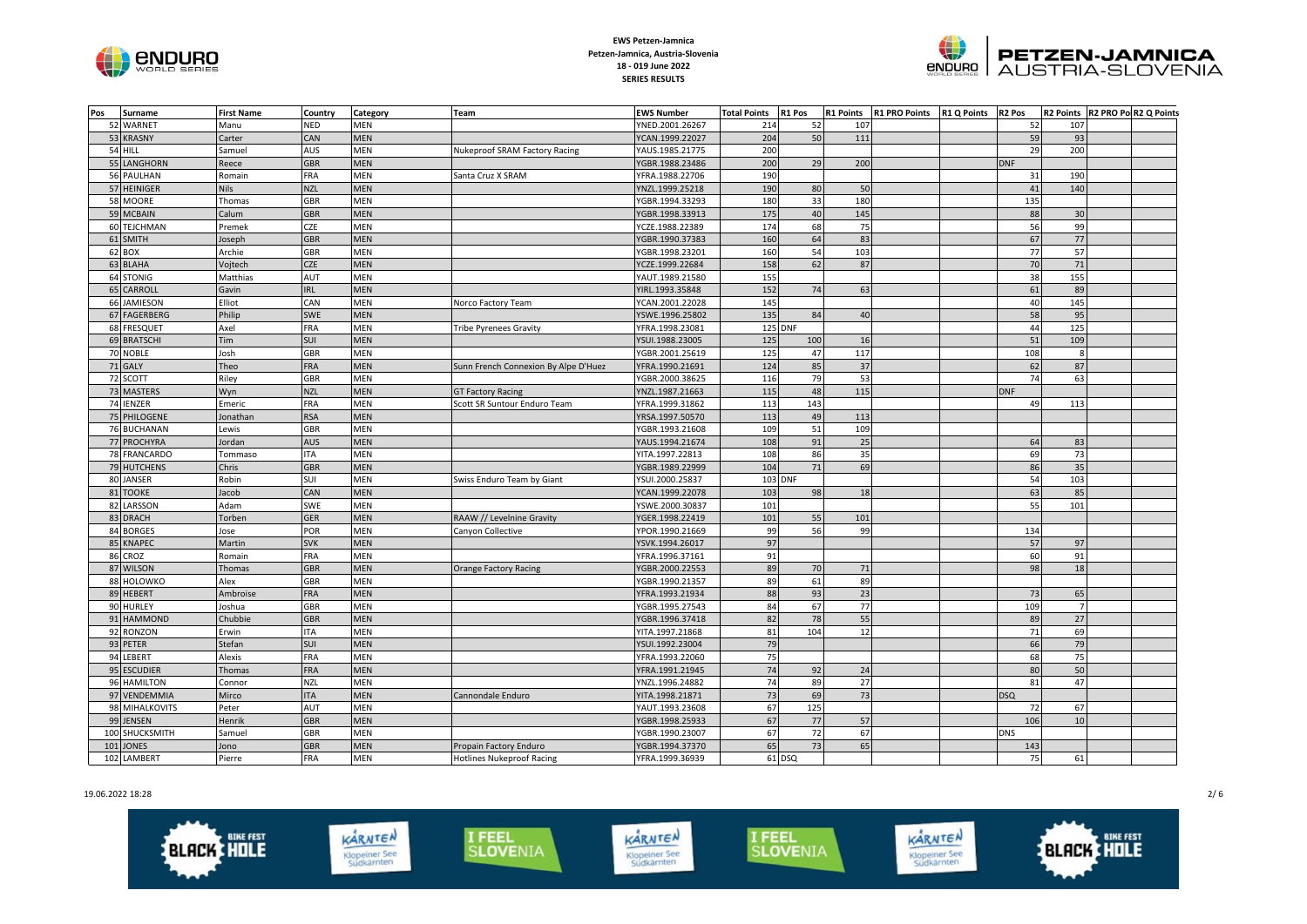



| <b>FRA</b><br><b>MEN</b><br>61<br>103 NICOLAI<br><b>BH Enduro Racing Team</b><br>YFRA.1993.21749<br>75<br>61<br>Florian<br>59<br>HANOUX<br>FRA<br>MEN<br>YFRA.1992.37311<br>Simon<br>76<br>59<br>104<br>59<br><b>HARRIS</b><br><b>MEN</b><br>76<br>59<br><b>Bradley</b><br><b>NZL</b><br>Theory Racing p/b ProBikeKit<br>YNZL.2001.27637<br>105<br>PFEIL<br>Max<br><b>GER</b><br><b>MEN</b><br>YGER.1998.27442<br><b>55 DNS</b><br>55<br>106<br>78<br>54<br>82<br>45<br>OMDAL<br>Oskar<br><b>NOR</b><br><b>MEN</b><br>107<br>107<br>YNOR.2000.32277<br>$\alpha$<br><b>MEN</b><br>53<br>53<br>108<br><b>BERNET</b><br>Jonas<br>SUI<br>YSUI.1994.33390<br>79<br>47<br>81<br>47<br><b>HALE</b><br><b>GBR</b><br><b>MEN</b><br>109<br>Ant<br><b>Nukeproof SRAM Factory Racing</b><br>YGBR.1994.35957<br>110 SZYMCZUK<br>MEN<br>45<br>Lukasz<br>POL<br>YPOL.1995.23313<br>82<br>45<br>44<br>14<br>AUS<br><b>MEN</b><br>88<br>30<br>102<br>111<br>CAVAYE<br>Andrew<br>YAUS.1996.24678<br>43<br>128<br>112 BAILLIF<br>SUI<br>MEN<br>YSUI.1998.32580<br>83<br>43<br>Florent<br>43<br>83<br>113 JAMES<br><b>Myles</b><br><b>GBR</b><br><b>MEN</b><br>43<br>YGBR.1995.35092<br>114 MUELLER<br>SUI<br><b>MEN</b><br>40<br>gor<br>YSUI.1996.22665<br>84<br>40<br>38<br>37<br><b>GER</b><br>85<br>115 SCHWENK<br>Robert<br><b>MEN</b><br>YGER.1994.23041<br>115<br>35<br>33<br>116 SWANBECK<br>Daniel<br>SWE<br><b>MEN</b><br>114<br>87<br>YSWE.1990.32435<br>$\overline{2}$<br>33<br>SUI<br><b>MEN</b><br>33<br>117 WILDHABER<br>Gustav<br><b>Cube Action Team</b><br>YSUI.1988.21848<br>87<br><b>DSQ</b><br>118 HARKER<br>Jack<br>GBR<br>MEN<br>26<br>90<br>26<br>YGBR.1998.33252<br>25<br><b>LINDNER</b><br><b>GER</b><br><b>MEN</b><br>91<br>25<br>Kevin<br>YGER.1991.39104<br>119<br><b>120 RENZ</b><br>GER<br>MEN<br>24<br>92<br>24<br>Daniel<br>YGER.1996.26028<br>23<br>23<br>David<br>93<br>121 MAGGS<br>AUS<br><b>MEN</b><br>YAUS.1996.23408<br>117<br>22 DNF<br>22<br>122 WALSH<br>AUS<br><b>MEN</b><br>94<br>Sam<br>YAUS.2000.24527<br>22<br>123 NEWELL<br>lake<br>MEN<br>94<br>22<br>150<br>AUS<br>YAUS.1993.24612<br>21<br>124 DALPIAN<br>Davide<br><b>ITA</b><br>MEN<br>YITA.1997.21865<br>95<br>21<br>21<br><b>BROWN</b><br>Chris<br><b>IRL</b><br><b>MEN</b><br>95<br>21<br>125<br>YIRL.1995.33325<br>126 KARDINAR<br>Petrik<br>GER<br>MEN<br>YGER.1989.36539<br>20<br>96<br>20<br>96<br>Ola Javold<br><b>NOR</b><br><b>MEN</b><br>20<br>20<br>126<br>127<br>LANDMARK<br>YNOR.1999.25289<br>128 SCHEMMEL<br>Daniel<br>AUT<br><b>MEN</b><br>YAUT.1997.22809<br>19<br>97<br>19<br>19<br><b>GBR</b><br><b>MEN</b><br>97<br>128<br>129 RYAN<br>YGBR.1993.22458<br>19<br>Fergus<br>18<br>109<br>130 BERRY<br>MEN<br>105<br>Matthew<br>NZL<br>YNZL.2000.23138<br>11<br>17 DNS<br>17<br><b>PERISSE</b><br><b>FRA</b><br><b>MEN</b><br>99<br>131<br>Elouan<br><b>Hotlines Nukeproof Racing</b><br>YFRA.2001.34083<br>FRA<br>17<br>LAMBERT<br>MEN<br>YFRA.1999.37231<br>112<br>132<br>Louis<br><b>Hotlines Nukeproof Racing</b><br>103<br>13<br>17<br>17<br>133<br><b>DONALDSON</b><br>Gary<br><b>IRL</b><br><b>MEN</b><br>YIRL.1995.38688<br>99<br>15<br>Mariano<br>ESP<br><b>MEN</b><br>134<br><b>MARI MARI</b><br>YESP.1997.22453<br>101<br>15<br><b>GER</b><br>15<br>12<br>135<br><b>DERKUM</b><br>Christian<br><b>MEN</b><br>RAAW // Levelnine Gravity<br>YGER.1991.23043<br>113<br>104<br>136 ADAMI<br><b>MEN</b><br>15<br>15<br>Maxim<br><b>CZE</b><br>YCZE.2001.22512<br>101<br><b>MEN</b><br>14<br>102<br>14<br><b>DNF</b><br>137 ENNIS<br><b>IRL</b><br>YIRL.2001.25954<br>Ross<br>13<br>LEONHARDT<br>GER<br><b>MEN</b><br>103<br>138<br>Konstantin<br>YGER.1996.35481<br>13<br>13<br>RYAN<br><b>MEN</b><br>YAUS.1995.23609<br>114<br>139<br>Cameron<br>AUS<br>105<br>11<br>140 RANGER<br>Lewis<br>GBR<br>MEN<br>YGBR.1999.38588<br>10<br>106<br>10<br>141 WOLFE<br>Daniel<br><b>MEN</b><br>107<br>$\mathbf{q}$<br><b>DNS</b><br><b>IRL</b><br>Polygon Factory Racing<br>YIRL.1988.22250<br>142<br>LUPATO<br><b>ITA</b><br><b>MEN</b><br>YITA.1992.22852<br>$\mathbf{R}$<br>108<br>Denny<br>8<br>Jakub<br><b>SVK</b><br><b>MEN</b><br>143<br>LINDA<br>YSVK.1996.36967<br>$\mathsf{G}$<br>110<br>6<br>FABRE<br>FRA<br>MEN<br>YFRA.2001.35441<br>110<br>131<br>144<br>Enzo<br>6<br>6<br>111<br>145 PAREDES MORENO<br>Jose<br><b>CHI</b><br><b>MEN</b><br>YCHI.2001.23001<br>146 ROSSI<br><b>USA</b><br><b>MEN</b><br>111<br>Saben<br>YUSA.1985.23371<br>5<br>112<br>COULTHARD<br>Aidan<br><b>GBR</b><br><b>MEN</b><br>YGBR.1996.33292<br>124<br>147<br>$\Delta$<br>148 HASSFELD<br>Joel<br><b>MEN</b><br>113<br>GER<br>YGER.1998.33907<br><b>SLO</b><br><b>MEN</b><br>115<br>149 IVARTNIK<br>David<br>YSLO.1999.21542<br>1 AMOUR<br><b>FRA</b><br>525<br>15<br>Karim<br>MEN   Master 35+<br><b>BH Enduro Racing Team</b><br>YFRA.1975.21696<br>200<br>300<br>10<br>2 LAUDER<br><b>NZL</b><br>MEN   Master 35+<br>350<br>160<br>5<br>190<br><b>Bradley</b><br>YNZL.1985.27531<br>325<br>300<br>3 AUSTERMUHLE<br>GBR<br>MEN   Master 35+<br>YGBR.1980.21590<br>15<br>10<br>lan<br>4 FORREST<br>275<br>250<br>15<br>Gary<br><b>GBR</b><br>MEN   Master 35+<br>YGBR.1986.52315<br>$\overline{2}$<br>10 | Pos | <b>Surname</b> | <b>First Name</b> | Country | Category | Team | <b>EWS Number</b> | <b>Total Points R1 Pos</b> |  | R1 Points R1 PRO Points R1 Q Points R2 Pos |  | R2 Points R2 PRO Po R2 Q Points |  |
|-------------------------------------------------------------------------------------------------------------------------------------------------------------------------------------------------------------------------------------------------------------------------------------------------------------------------------------------------------------------------------------------------------------------------------------------------------------------------------------------------------------------------------------------------------------------------------------------------------------------------------------------------------------------------------------------------------------------------------------------------------------------------------------------------------------------------------------------------------------------------------------------------------------------------------------------------------------------------------------------------------------------------------------------------------------------------------------------------------------------------------------------------------------------------------------------------------------------------------------------------------------------------------------------------------------------------------------------------------------------------------------------------------------------------------------------------------------------------------------------------------------------------------------------------------------------------------------------------------------------------------------------------------------------------------------------------------------------------------------------------------------------------------------------------------------------------------------------------------------------------------------------------------------------------------------------------------------------------------------------------------------------------------------------------------------------------------------------------------------------------------------------------------------------------------------------------------------------------------------------------------------------------------------------------------------------------------------------------------------------------------------------------------------------------------------------------------------------------------------------------------------------------------------------------------------------------------------------------------------------------------------------------------------------------------------------------------------------------------------------------------------------------------------------------------------------------------------------------------------------------------------------------------------------------------------------------------------------------------------------------------------------------------------------------------------------------------------------------------------------------------------------------------------------------------------------------------------------------------------------------------------------------------------------------------------------------------------------------------------------------------------------------------------------------------------------------------------------------------------------------------------------------------------------------------------------------------------------------------------------------------------------------------------------------------------------------------------------------------------------------------------------------------------------------------------------------------------------------------------------------------------------------------------------------------------------------------------------------------------------------------------------------------------------------------------------------------------------------------------------------------------------------------------------------------------------------------------------------------------------------------------------------------------------------------------------------------------------------------------------------------------------------------------------------------------------------------------------------------------------------------------------------------------------------------------------------------------------------------------------------------------------------------------------------------------------------------------------------------------------------------------------------------------------------------------------------------------------------------------------------------------------------------------------------------------------------------------------------------------------------------------------------------------------------------------------------------------------------------------------------------------------------------------------------------------------------------|-----|----------------|-------------------|---------|----------|------|-------------------|----------------------------|--|--------------------------------------------|--|---------------------------------|--|
|                                                                                                                                                                                                                                                                                                                                                                                                                                                                                                                                                                                                                                                                                                                                                                                                                                                                                                                                                                                                                                                                                                                                                                                                                                                                                                                                                                                                                                                                                                                                                                                                                                                                                                                                                                                                                                                                                                                                                                                                                                                                                                                                                                                                                                                                                                                                                                                                                                                                                                                                                                                                                                                                                                                                                                                                                                                                                                                                                                                                                                                                                                                                                                                                                                                                                                                                                                                                                                                                                                                                                                                                                                                                                                                                                                                                                                                                                                                                                                                                                                                                                                                                                                                                                                                                                                                                                                                                                                                                                                                                                                                                                                                                                                                                                                                                                                                                                                                                                                                                                                                                                                                                                                                                       |     |                |                   |         |          |      |                   |                            |  |                                            |  |                                 |  |
|                                                                                                                                                                                                                                                                                                                                                                                                                                                                                                                                                                                                                                                                                                                                                                                                                                                                                                                                                                                                                                                                                                                                                                                                                                                                                                                                                                                                                                                                                                                                                                                                                                                                                                                                                                                                                                                                                                                                                                                                                                                                                                                                                                                                                                                                                                                                                                                                                                                                                                                                                                                                                                                                                                                                                                                                                                                                                                                                                                                                                                                                                                                                                                                                                                                                                                                                                                                                                                                                                                                                                                                                                                                                                                                                                                                                                                                                                                                                                                                                                                                                                                                                                                                                                                                                                                                                                                                                                                                                                                                                                                                                                                                                                                                                                                                                                                                                                                                                                                                                                                                                                                                                                                                                       |     |                |                   |         |          |      |                   |                            |  |                                            |  |                                 |  |
|                                                                                                                                                                                                                                                                                                                                                                                                                                                                                                                                                                                                                                                                                                                                                                                                                                                                                                                                                                                                                                                                                                                                                                                                                                                                                                                                                                                                                                                                                                                                                                                                                                                                                                                                                                                                                                                                                                                                                                                                                                                                                                                                                                                                                                                                                                                                                                                                                                                                                                                                                                                                                                                                                                                                                                                                                                                                                                                                                                                                                                                                                                                                                                                                                                                                                                                                                                                                                                                                                                                                                                                                                                                                                                                                                                                                                                                                                                                                                                                                                                                                                                                                                                                                                                                                                                                                                                                                                                                                                                                                                                                                                                                                                                                                                                                                                                                                                                                                                                                                                                                                                                                                                                                                       |     |                |                   |         |          |      |                   |                            |  |                                            |  |                                 |  |
|                                                                                                                                                                                                                                                                                                                                                                                                                                                                                                                                                                                                                                                                                                                                                                                                                                                                                                                                                                                                                                                                                                                                                                                                                                                                                                                                                                                                                                                                                                                                                                                                                                                                                                                                                                                                                                                                                                                                                                                                                                                                                                                                                                                                                                                                                                                                                                                                                                                                                                                                                                                                                                                                                                                                                                                                                                                                                                                                                                                                                                                                                                                                                                                                                                                                                                                                                                                                                                                                                                                                                                                                                                                                                                                                                                                                                                                                                                                                                                                                                                                                                                                                                                                                                                                                                                                                                                                                                                                                                                                                                                                                                                                                                                                                                                                                                                                                                                                                                                                                                                                                                                                                                                                                       |     |                |                   |         |          |      |                   |                            |  |                                            |  |                                 |  |
|                                                                                                                                                                                                                                                                                                                                                                                                                                                                                                                                                                                                                                                                                                                                                                                                                                                                                                                                                                                                                                                                                                                                                                                                                                                                                                                                                                                                                                                                                                                                                                                                                                                                                                                                                                                                                                                                                                                                                                                                                                                                                                                                                                                                                                                                                                                                                                                                                                                                                                                                                                                                                                                                                                                                                                                                                                                                                                                                                                                                                                                                                                                                                                                                                                                                                                                                                                                                                                                                                                                                                                                                                                                                                                                                                                                                                                                                                                                                                                                                                                                                                                                                                                                                                                                                                                                                                                                                                                                                                                                                                                                                                                                                                                                                                                                                                                                                                                                                                                                                                                                                                                                                                                                                       |     |                |                   |         |          |      |                   |                            |  |                                            |  |                                 |  |
|                                                                                                                                                                                                                                                                                                                                                                                                                                                                                                                                                                                                                                                                                                                                                                                                                                                                                                                                                                                                                                                                                                                                                                                                                                                                                                                                                                                                                                                                                                                                                                                                                                                                                                                                                                                                                                                                                                                                                                                                                                                                                                                                                                                                                                                                                                                                                                                                                                                                                                                                                                                                                                                                                                                                                                                                                                                                                                                                                                                                                                                                                                                                                                                                                                                                                                                                                                                                                                                                                                                                                                                                                                                                                                                                                                                                                                                                                                                                                                                                                                                                                                                                                                                                                                                                                                                                                                                                                                                                                                                                                                                                                                                                                                                                                                                                                                                                                                                                                                                                                                                                                                                                                                                                       |     |                |                   |         |          |      |                   |                            |  |                                            |  |                                 |  |
|                                                                                                                                                                                                                                                                                                                                                                                                                                                                                                                                                                                                                                                                                                                                                                                                                                                                                                                                                                                                                                                                                                                                                                                                                                                                                                                                                                                                                                                                                                                                                                                                                                                                                                                                                                                                                                                                                                                                                                                                                                                                                                                                                                                                                                                                                                                                                                                                                                                                                                                                                                                                                                                                                                                                                                                                                                                                                                                                                                                                                                                                                                                                                                                                                                                                                                                                                                                                                                                                                                                                                                                                                                                                                                                                                                                                                                                                                                                                                                                                                                                                                                                                                                                                                                                                                                                                                                                                                                                                                                                                                                                                                                                                                                                                                                                                                                                                                                                                                                                                                                                                                                                                                                                                       |     |                |                   |         |          |      |                   |                            |  |                                            |  |                                 |  |
|                                                                                                                                                                                                                                                                                                                                                                                                                                                                                                                                                                                                                                                                                                                                                                                                                                                                                                                                                                                                                                                                                                                                                                                                                                                                                                                                                                                                                                                                                                                                                                                                                                                                                                                                                                                                                                                                                                                                                                                                                                                                                                                                                                                                                                                                                                                                                                                                                                                                                                                                                                                                                                                                                                                                                                                                                                                                                                                                                                                                                                                                                                                                                                                                                                                                                                                                                                                                                                                                                                                                                                                                                                                                                                                                                                                                                                                                                                                                                                                                                                                                                                                                                                                                                                                                                                                                                                                                                                                                                                                                                                                                                                                                                                                                                                                                                                                                                                                                                                                                                                                                                                                                                                                                       |     |                |                   |         |          |      |                   |                            |  |                                            |  |                                 |  |
|                                                                                                                                                                                                                                                                                                                                                                                                                                                                                                                                                                                                                                                                                                                                                                                                                                                                                                                                                                                                                                                                                                                                                                                                                                                                                                                                                                                                                                                                                                                                                                                                                                                                                                                                                                                                                                                                                                                                                                                                                                                                                                                                                                                                                                                                                                                                                                                                                                                                                                                                                                                                                                                                                                                                                                                                                                                                                                                                                                                                                                                                                                                                                                                                                                                                                                                                                                                                                                                                                                                                                                                                                                                                                                                                                                                                                                                                                                                                                                                                                                                                                                                                                                                                                                                                                                                                                                                                                                                                                                                                                                                                                                                                                                                                                                                                                                                                                                                                                                                                                                                                                                                                                                                                       |     |                |                   |         |          |      |                   |                            |  |                                            |  |                                 |  |
|                                                                                                                                                                                                                                                                                                                                                                                                                                                                                                                                                                                                                                                                                                                                                                                                                                                                                                                                                                                                                                                                                                                                                                                                                                                                                                                                                                                                                                                                                                                                                                                                                                                                                                                                                                                                                                                                                                                                                                                                                                                                                                                                                                                                                                                                                                                                                                                                                                                                                                                                                                                                                                                                                                                                                                                                                                                                                                                                                                                                                                                                                                                                                                                                                                                                                                                                                                                                                                                                                                                                                                                                                                                                                                                                                                                                                                                                                                                                                                                                                                                                                                                                                                                                                                                                                                                                                                                                                                                                                                                                                                                                                                                                                                                                                                                                                                                                                                                                                                                                                                                                                                                                                                                                       |     |                |                   |         |          |      |                   |                            |  |                                            |  |                                 |  |
|                                                                                                                                                                                                                                                                                                                                                                                                                                                                                                                                                                                                                                                                                                                                                                                                                                                                                                                                                                                                                                                                                                                                                                                                                                                                                                                                                                                                                                                                                                                                                                                                                                                                                                                                                                                                                                                                                                                                                                                                                                                                                                                                                                                                                                                                                                                                                                                                                                                                                                                                                                                                                                                                                                                                                                                                                                                                                                                                                                                                                                                                                                                                                                                                                                                                                                                                                                                                                                                                                                                                                                                                                                                                                                                                                                                                                                                                                                                                                                                                                                                                                                                                                                                                                                                                                                                                                                                                                                                                                                                                                                                                                                                                                                                                                                                                                                                                                                                                                                                                                                                                                                                                                                                                       |     |                |                   |         |          |      |                   |                            |  |                                            |  |                                 |  |
|                                                                                                                                                                                                                                                                                                                                                                                                                                                                                                                                                                                                                                                                                                                                                                                                                                                                                                                                                                                                                                                                                                                                                                                                                                                                                                                                                                                                                                                                                                                                                                                                                                                                                                                                                                                                                                                                                                                                                                                                                                                                                                                                                                                                                                                                                                                                                                                                                                                                                                                                                                                                                                                                                                                                                                                                                                                                                                                                                                                                                                                                                                                                                                                                                                                                                                                                                                                                                                                                                                                                                                                                                                                                                                                                                                                                                                                                                                                                                                                                                                                                                                                                                                                                                                                                                                                                                                                                                                                                                                                                                                                                                                                                                                                                                                                                                                                                                                                                                                                                                                                                                                                                                                                                       |     |                |                   |         |          |      |                   |                            |  |                                            |  |                                 |  |
|                                                                                                                                                                                                                                                                                                                                                                                                                                                                                                                                                                                                                                                                                                                                                                                                                                                                                                                                                                                                                                                                                                                                                                                                                                                                                                                                                                                                                                                                                                                                                                                                                                                                                                                                                                                                                                                                                                                                                                                                                                                                                                                                                                                                                                                                                                                                                                                                                                                                                                                                                                                                                                                                                                                                                                                                                                                                                                                                                                                                                                                                                                                                                                                                                                                                                                                                                                                                                                                                                                                                                                                                                                                                                                                                                                                                                                                                                                                                                                                                                                                                                                                                                                                                                                                                                                                                                                                                                                                                                                                                                                                                                                                                                                                                                                                                                                                                                                                                                                                                                                                                                                                                                                                                       |     |                |                   |         |          |      |                   |                            |  |                                            |  |                                 |  |
|                                                                                                                                                                                                                                                                                                                                                                                                                                                                                                                                                                                                                                                                                                                                                                                                                                                                                                                                                                                                                                                                                                                                                                                                                                                                                                                                                                                                                                                                                                                                                                                                                                                                                                                                                                                                                                                                                                                                                                                                                                                                                                                                                                                                                                                                                                                                                                                                                                                                                                                                                                                                                                                                                                                                                                                                                                                                                                                                                                                                                                                                                                                                                                                                                                                                                                                                                                                                                                                                                                                                                                                                                                                                                                                                                                                                                                                                                                                                                                                                                                                                                                                                                                                                                                                                                                                                                                                                                                                                                                                                                                                                                                                                                                                                                                                                                                                                                                                                                                                                                                                                                                                                                                                                       |     |                |                   |         |          |      |                   |                            |  |                                            |  |                                 |  |
|                                                                                                                                                                                                                                                                                                                                                                                                                                                                                                                                                                                                                                                                                                                                                                                                                                                                                                                                                                                                                                                                                                                                                                                                                                                                                                                                                                                                                                                                                                                                                                                                                                                                                                                                                                                                                                                                                                                                                                                                                                                                                                                                                                                                                                                                                                                                                                                                                                                                                                                                                                                                                                                                                                                                                                                                                                                                                                                                                                                                                                                                                                                                                                                                                                                                                                                                                                                                                                                                                                                                                                                                                                                                                                                                                                                                                                                                                                                                                                                                                                                                                                                                                                                                                                                                                                                                                                                                                                                                                                                                                                                                                                                                                                                                                                                                                                                                                                                                                                                                                                                                                                                                                                                                       |     |                |                   |         |          |      |                   |                            |  |                                            |  |                                 |  |
|                                                                                                                                                                                                                                                                                                                                                                                                                                                                                                                                                                                                                                                                                                                                                                                                                                                                                                                                                                                                                                                                                                                                                                                                                                                                                                                                                                                                                                                                                                                                                                                                                                                                                                                                                                                                                                                                                                                                                                                                                                                                                                                                                                                                                                                                                                                                                                                                                                                                                                                                                                                                                                                                                                                                                                                                                                                                                                                                                                                                                                                                                                                                                                                                                                                                                                                                                                                                                                                                                                                                                                                                                                                                                                                                                                                                                                                                                                                                                                                                                                                                                                                                                                                                                                                                                                                                                                                                                                                                                                                                                                                                                                                                                                                                                                                                                                                                                                                                                                                                                                                                                                                                                                                                       |     |                |                   |         |          |      |                   |                            |  |                                            |  |                                 |  |
|                                                                                                                                                                                                                                                                                                                                                                                                                                                                                                                                                                                                                                                                                                                                                                                                                                                                                                                                                                                                                                                                                                                                                                                                                                                                                                                                                                                                                                                                                                                                                                                                                                                                                                                                                                                                                                                                                                                                                                                                                                                                                                                                                                                                                                                                                                                                                                                                                                                                                                                                                                                                                                                                                                                                                                                                                                                                                                                                                                                                                                                                                                                                                                                                                                                                                                                                                                                                                                                                                                                                                                                                                                                                                                                                                                                                                                                                                                                                                                                                                                                                                                                                                                                                                                                                                                                                                                                                                                                                                                                                                                                                                                                                                                                                                                                                                                                                                                                                                                                                                                                                                                                                                                                                       |     |                |                   |         |          |      |                   |                            |  |                                            |  |                                 |  |
|                                                                                                                                                                                                                                                                                                                                                                                                                                                                                                                                                                                                                                                                                                                                                                                                                                                                                                                                                                                                                                                                                                                                                                                                                                                                                                                                                                                                                                                                                                                                                                                                                                                                                                                                                                                                                                                                                                                                                                                                                                                                                                                                                                                                                                                                                                                                                                                                                                                                                                                                                                                                                                                                                                                                                                                                                                                                                                                                                                                                                                                                                                                                                                                                                                                                                                                                                                                                                                                                                                                                                                                                                                                                                                                                                                                                                                                                                                                                                                                                                                                                                                                                                                                                                                                                                                                                                                                                                                                                                                                                                                                                                                                                                                                                                                                                                                                                                                                                                                                                                                                                                                                                                                                                       |     |                |                   |         |          |      |                   |                            |  |                                            |  |                                 |  |
|                                                                                                                                                                                                                                                                                                                                                                                                                                                                                                                                                                                                                                                                                                                                                                                                                                                                                                                                                                                                                                                                                                                                                                                                                                                                                                                                                                                                                                                                                                                                                                                                                                                                                                                                                                                                                                                                                                                                                                                                                                                                                                                                                                                                                                                                                                                                                                                                                                                                                                                                                                                                                                                                                                                                                                                                                                                                                                                                                                                                                                                                                                                                                                                                                                                                                                                                                                                                                                                                                                                                                                                                                                                                                                                                                                                                                                                                                                                                                                                                                                                                                                                                                                                                                                                                                                                                                                                                                                                                                                                                                                                                                                                                                                                                                                                                                                                                                                                                                                                                                                                                                                                                                                                                       |     |                |                   |         |          |      |                   |                            |  |                                            |  |                                 |  |
|                                                                                                                                                                                                                                                                                                                                                                                                                                                                                                                                                                                                                                                                                                                                                                                                                                                                                                                                                                                                                                                                                                                                                                                                                                                                                                                                                                                                                                                                                                                                                                                                                                                                                                                                                                                                                                                                                                                                                                                                                                                                                                                                                                                                                                                                                                                                                                                                                                                                                                                                                                                                                                                                                                                                                                                                                                                                                                                                                                                                                                                                                                                                                                                                                                                                                                                                                                                                                                                                                                                                                                                                                                                                                                                                                                                                                                                                                                                                                                                                                                                                                                                                                                                                                                                                                                                                                                                                                                                                                                                                                                                                                                                                                                                                                                                                                                                                                                                                                                                                                                                                                                                                                                                                       |     |                |                   |         |          |      |                   |                            |  |                                            |  |                                 |  |
|                                                                                                                                                                                                                                                                                                                                                                                                                                                                                                                                                                                                                                                                                                                                                                                                                                                                                                                                                                                                                                                                                                                                                                                                                                                                                                                                                                                                                                                                                                                                                                                                                                                                                                                                                                                                                                                                                                                                                                                                                                                                                                                                                                                                                                                                                                                                                                                                                                                                                                                                                                                                                                                                                                                                                                                                                                                                                                                                                                                                                                                                                                                                                                                                                                                                                                                                                                                                                                                                                                                                                                                                                                                                                                                                                                                                                                                                                                                                                                                                                                                                                                                                                                                                                                                                                                                                                                                                                                                                                                                                                                                                                                                                                                                                                                                                                                                                                                                                                                                                                                                                                                                                                                                                       |     |                |                   |         |          |      |                   |                            |  |                                            |  |                                 |  |
|                                                                                                                                                                                                                                                                                                                                                                                                                                                                                                                                                                                                                                                                                                                                                                                                                                                                                                                                                                                                                                                                                                                                                                                                                                                                                                                                                                                                                                                                                                                                                                                                                                                                                                                                                                                                                                                                                                                                                                                                                                                                                                                                                                                                                                                                                                                                                                                                                                                                                                                                                                                                                                                                                                                                                                                                                                                                                                                                                                                                                                                                                                                                                                                                                                                                                                                                                                                                                                                                                                                                                                                                                                                                                                                                                                                                                                                                                                                                                                                                                                                                                                                                                                                                                                                                                                                                                                                                                                                                                                                                                                                                                                                                                                                                                                                                                                                                                                                                                                                                                                                                                                                                                                                                       |     |                |                   |         |          |      |                   |                            |  |                                            |  |                                 |  |
|                                                                                                                                                                                                                                                                                                                                                                                                                                                                                                                                                                                                                                                                                                                                                                                                                                                                                                                                                                                                                                                                                                                                                                                                                                                                                                                                                                                                                                                                                                                                                                                                                                                                                                                                                                                                                                                                                                                                                                                                                                                                                                                                                                                                                                                                                                                                                                                                                                                                                                                                                                                                                                                                                                                                                                                                                                                                                                                                                                                                                                                                                                                                                                                                                                                                                                                                                                                                                                                                                                                                                                                                                                                                                                                                                                                                                                                                                                                                                                                                                                                                                                                                                                                                                                                                                                                                                                                                                                                                                                                                                                                                                                                                                                                                                                                                                                                                                                                                                                                                                                                                                                                                                                                                       |     |                |                   |         |          |      |                   |                            |  |                                            |  |                                 |  |
|                                                                                                                                                                                                                                                                                                                                                                                                                                                                                                                                                                                                                                                                                                                                                                                                                                                                                                                                                                                                                                                                                                                                                                                                                                                                                                                                                                                                                                                                                                                                                                                                                                                                                                                                                                                                                                                                                                                                                                                                                                                                                                                                                                                                                                                                                                                                                                                                                                                                                                                                                                                                                                                                                                                                                                                                                                                                                                                                                                                                                                                                                                                                                                                                                                                                                                                                                                                                                                                                                                                                                                                                                                                                                                                                                                                                                                                                                                                                                                                                                                                                                                                                                                                                                                                                                                                                                                                                                                                                                                                                                                                                                                                                                                                                                                                                                                                                                                                                                                                                                                                                                                                                                                                                       |     |                |                   |         |          |      |                   |                            |  |                                            |  |                                 |  |
|                                                                                                                                                                                                                                                                                                                                                                                                                                                                                                                                                                                                                                                                                                                                                                                                                                                                                                                                                                                                                                                                                                                                                                                                                                                                                                                                                                                                                                                                                                                                                                                                                                                                                                                                                                                                                                                                                                                                                                                                                                                                                                                                                                                                                                                                                                                                                                                                                                                                                                                                                                                                                                                                                                                                                                                                                                                                                                                                                                                                                                                                                                                                                                                                                                                                                                                                                                                                                                                                                                                                                                                                                                                                                                                                                                                                                                                                                                                                                                                                                                                                                                                                                                                                                                                                                                                                                                                                                                                                                                                                                                                                                                                                                                                                                                                                                                                                                                                                                                                                                                                                                                                                                                                                       |     |                |                   |         |          |      |                   |                            |  |                                            |  |                                 |  |
|                                                                                                                                                                                                                                                                                                                                                                                                                                                                                                                                                                                                                                                                                                                                                                                                                                                                                                                                                                                                                                                                                                                                                                                                                                                                                                                                                                                                                                                                                                                                                                                                                                                                                                                                                                                                                                                                                                                                                                                                                                                                                                                                                                                                                                                                                                                                                                                                                                                                                                                                                                                                                                                                                                                                                                                                                                                                                                                                                                                                                                                                                                                                                                                                                                                                                                                                                                                                                                                                                                                                                                                                                                                                                                                                                                                                                                                                                                                                                                                                                                                                                                                                                                                                                                                                                                                                                                                                                                                                                                                                                                                                                                                                                                                                                                                                                                                                                                                                                                                                                                                                                                                                                                                                       |     |                |                   |         |          |      |                   |                            |  |                                            |  |                                 |  |
|                                                                                                                                                                                                                                                                                                                                                                                                                                                                                                                                                                                                                                                                                                                                                                                                                                                                                                                                                                                                                                                                                                                                                                                                                                                                                                                                                                                                                                                                                                                                                                                                                                                                                                                                                                                                                                                                                                                                                                                                                                                                                                                                                                                                                                                                                                                                                                                                                                                                                                                                                                                                                                                                                                                                                                                                                                                                                                                                                                                                                                                                                                                                                                                                                                                                                                                                                                                                                                                                                                                                                                                                                                                                                                                                                                                                                                                                                                                                                                                                                                                                                                                                                                                                                                                                                                                                                                                                                                                                                                                                                                                                                                                                                                                                                                                                                                                                                                                                                                                                                                                                                                                                                                                                       |     |                |                   |         |          |      |                   |                            |  |                                            |  |                                 |  |
|                                                                                                                                                                                                                                                                                                                                                                                                                                                                                                                                                                                                                                                                                                                                                                                                                                                                                                                                                                                                                                                                                                                                                                                                                                                                                                                                                                                                                                                                                                                                                                                                                                                                                                                                                                                                                                                                                                                                                                                                                                                                                                                                                                                                                                                                                                                                                                                                                                                                                                                                                                                                                                                                                                                                                                                                                                                                                                                                                                                                                                                                                                                                                                                                                                                                                                                                                                                                                                                                                                                                                                                                                                                                                                                                                                                                                                                                                                                                                                                                                                                                                                                                                                                                                                                                                                                                                                                                                                                                                                                                                                                                                                                                                                                                                                                                                                                                                                                                                                                                                                                                                                                                                                                                       |     |                |                   |         |          |      |                   |                            |  |                                            |  |                                 |  |
|                                                                                                                                                                                                                                                                                                                                                                                                                                                                                                                                                                                                                                                                                                                                                                                                                                                                                                                                                                                                                                                                                                                                                                                                                                                                                                                                                                                                                                                                                                                                                                                                                                                                                                                                                                                                                                                                                                                                                                                                                                                                                                                                                                                                                                                                                                                                                                                                                                                                                                                                                                                                                                                                                                                                                                                                                                                                                                                                                                                                                                                                                                                                                                                                                                                                                                                                                                                                                                                                                                                                                                                                                                                                                                                                                                                                                                                                                                                                                                                                                                                                                                                                                                                                                                                                                                                                                                                                                                                                                                                                                                                                                                                                                                                                                                                                                                                                                                                                                                                                                                                                                                                                                                                                       |     |                |                   |         |          |      |                   |                            |  |                                            |  |                                 |  |
|                                                                                                                                                                                                                                                                                                                                                                                                                                                                                                                                                                                                                                                                                                                                                                                                                                                                                                                                                                                                                                                                                                                                                                                                                                                                                                                                                                                                                                                                                                                                                                                                                                                                                                                                                                                                                                                                                                                                                                                                                                                                                                                                                                                                                                                                                                                                                                                                                                                                                                                                                                                                                                                                                                                                                                                                                                                                                                                                                                                                                                                                                                                                                                                                                                                                                                                                                                                                                                                                                                                                                                                                                                                                                                                                                                                                                                                                                                                                                                                                                                                                                                                                                                                                                                                                                                                                                                                                                                                                                                                                                                                                                                                                                                                                                                                                                                                                                                                                                                                                                                                                                                                                                                                                       |     |                |                   |         |          |      |                   |                            |  |                                            |  |                                 |  |
|                                                                                                                                                                                                                                                                                                                                                                                                                                                                                                                                                                                                                                                                                                                                                                                                                                                                                                                                                                                                                                                                                                                                                                                                                                                                                                                                                                                                                                                                                                                                                                                                                                                                                                                                                                                                                                                                                                                                                                                                                                                                                                                                                                                                                                                                                                                                                                                                                                                                                                                                                                                                                                                                                                                                                                                                                                                                                                                                                                                                                                                                                                                                                                                                                                                                                                                                                                                                                                                                                                                                                                                                                                                                                                                                                                                                                                                                                                                                                                                                                                                                                                                                                                                                                                                                                                                                                                                                                                                                                                                                                                                                                                                                                                                                                                                                                                                                                                                                                                                                                                                                                                                                                                                                       |     |                |                   |         |          |      |                   |                            |  |                                            |  |                                 |  |
|                                                                                                                                                                                                                                                                                                                                                                                                                                                                                                                                                                                                                                                                                                                                                                                                                                                                                                                                                                                                                                                                                                                                                                                                                                                                                                                                                                                                                                                                                                                                                                                                                                                                                                                                                                                                                                                                                                                                                                                                                                                                                                                                                                                                                                                                                                                                                                                                                                                                                                                                                                                                                                                                                                                                                                                                                                                                                                                                                                                                                                                                                                                                                                                                                                                                                                                                                                                                                                                                                                                                                                                                                                                                                                                                                                                                                                                                                                                                                                                                                                                                                                                                                                                                                                                                                                                                                                                                                                                                                                                                                                                                                                                                                                                                                                                                                                                                                                                                                                                                                                                                                                                                                                                                       |     |                |                   |         |          |      |                   |                            |  |                                            |  |                                 |  |
|                                                                                                                                                                                                                                                                                                                                                                                                                                                                                                                                                                                                                                                                                                                                                                                                                                                                                                                                                                                                                                                                                                                                                                                                                                                                                                                                                                                                                                                                                                                                                                                                                                                                                                                                                                                                                                                                                                                                                                                                                                                                                                                                                                                                                                                                                                                                                                                                                                                                                                                                                                                                                                                                                                                                                                                                                                                                                                                                                                                                                                                                                                                                                                                                                                                                                                                                                                                                                                                                                                                                                                                                                                                                                                                                                                                                                                                                                                                                                                                                                                                                                                                                                                                                                                                                                                                                                                                                                                                                                                                                                                                                                                                                                                                                                                                                                                                                                                                                                                                                                                                                                                                                                                                                       |     |                |                   |         |          |      |                   |                            |  |                                            |  |                                 |  |
|                                                                                                                                                                                                                                                                                                                                                                                                                                                                                                                                                                                                                                                                                                                                                                                                                                                                                                                                                                                                                                                                                                                                                                                                                                                                                                                                                                                                                                                                                                                                                                                                                                                                                                                                                                                                                                                                                                                                                                                                                                                                                                                                                                                                                                                                                                                                                                                                                                                                                                                                                                                                                                                                                                                                                                                                                                                                                                                                                                                                                                                                                                                                                                                                                                                                                                                                                                                                                                                                                                                                                                                                                                                                                                                                                                                                                                                                                                                                                                                                                                                                                                                                                                                                                                                                                                                                                                                                                                                                                                                                                                                                                                                                                                                                                                                                                                                                                                                                                                                                                                                                                                                                                                                                       |     |                |                   |         |          |      |                   |                            |  |                                            |  |                                 |  |
|                                                                                                                                                                                                                                                                                                                                                                                                                                                                                                                                                                                                                                                                                                                                                                                                                                                                                                                                                                                                                                                                                                                                                                                                                                                                                                                                                                                                                                                                                                                                                                                                                                                                                                                                                                                                                                                                                                                                                                                                                                                                                                                                                                                                                                                                                                                                                                                                                                                                                                                                                                                                                                                                                                                                                                                                                                                                                                                                                                                                                                                                                                                                                                                                                                                                                                                                                                                                                                                                                                                                                                                                                                                                                                                                                                                                                                                                                                                                                                                                                                                                                                                                                                                                                                                                                                                                                                                                                                                                                                                                                                                                                                                                                                                                                                                                                                                                                                                                                                                                                                                                                                                                                                                                       |     |                |                   |         |          |      |                   |                            |  |                                            |  |                                 |  |
|                                                                                                                                                                                                                                                                                                                                                                                                                                                                                                                                                                                                                                                                                                                                                                                                                                                                                                                                                                                                                                                                                                                                                                                                                                                                                                                                                                                                                                                                                                                                                                                                                                                                                                                                                                                                                                                                                                                                                                                                                                                                                                                                                                                                                                                                                                                                                                                                                                                                                                                                                                                                                                                                                                                                                                                                                                                                                                                                                                                                                                                                                                                                                                                                                                                                                                                                                                                                                                                                                                                                                                                                                                                                                                                                                                                                                                                                                                                                                                                                                                                                                                                                                                                                                                                                                                                                                                                                                                                                                                                                                                                                                                                                                                                                                                                                                                                                                                                                                                                                                                                                                                                                                                                                       |     |                |                   |         |          |      |                   |                            |  |                                            |  |                                 |  |
|                                                                                                                                                                                                                                                                                                                                                                                                                                                                                                                                                                                                                                                                                                                                                                                                                                                                                                                                                                                                                                                                                                                                                                                                                                                                                                                                                                                                                                                                                                                                                                                                                                                                                                                                                                                                                                                                                                                                                                                                                                                                                                                                                                                                                                                                                                                                                                                                                                                                                                                                                                                                                                                                                                                                                                                                                                                                                                                                                                                                                                                                                                                                                                                                                                                                                                                                                                                                                                                                                                                                                                                                                                                                                                                                                                                                                                                                                                                                                                                                                                                                                                                                                                                                                                                                                                                                                                                                                                                                                                                                                                                                                                                                                                                                                                                                                                                                                                                                                                                                                                                                                                                                                                                                       |     |                |                   |         |          |      |                   |                            |  |                                            |  |                                 |  |
|                                                                                                                                                                                                                                                                                                                                                                                                                                                                                                                                                                                                                                                                                                                                                                                                                                                                                                                                                                                                                                                                                                                                                                                                                                                                                                                                                                                                                                                                                                                                                                                                                                                                                                                                                                                                                                                                                                                                                                                                                                                                                                                                                                                                                                                                                                                                                                                                                                                                                                                                                                                                                                                                                                                                                                                                                                                                                                                                                                                                                                                                                                                                                                                                                                                                                                                                                                                                                                                                                                                                                                                                                                                                                                                                                                                                                                                                                                                                                                                                                                                                                                                                                                                                                                                                                                                                                                                                                                                                                                                                                                                                                                                                                                                                                                                                                                                                                                                                                                                                                                                                                                                                                                                                       |     |                |                   |         |          |      |                   |                            |  |                                            |  |                                 |  |
|                                                                                                                                                                                                                                                                                                                                                                                                                                                                                                                                                                                                                                                                                                                                                                                                                                                                                                                                                                                                                                                                                                                                                                                                                                                                                                                                                                                                                                                                                                                                                                                                                                                                                                                                                                                                                                                                                                                                                                                                                                                                                                                                                                                                                                                                                                                                                                                                                                                                                                                                                                                                                                                                                                                                                                                                                                                                                                                                                                                                                                                                                                                                                                                                                                                                                                                                                                                                                                                                                                                                                                                                                                                                                                                                                                                                                                                                                                                                                                                                                                                                                                                                                                                                                                                                                                                                                                                                                                                                                                                                                                                                                                                                                                                                                                                                                                                                                                                                                                                                                                                                                                                                                                                                       |     |                |                   |         |          |      |                   |                            |  |                                            |  |                                 |  |
|                                                                                                                                                                                                                                                                                                                                                                                                                                                                                                                                                                                                                                                                                                                                                                                                                                                                                                                                                                                                                                                                                                                                                                                                                                                                                                                                                                                                                                                                                                                                                                                                                                                                                                                                                                                                                                                                                                                                                                                                                                                                                                                                                                                                                                                                                                                                                                                                                                                                                                                                                                                                                                                                                                                                                                                                                                                                                                                                                                                                                                                                                                                                                                                                                                                                                                                                                                                                                                                                                                                                                                                                                                                                                                                                                                                                                                                                                                                                                                                                                                                                                                                                                                                                                                                                                                                                                                                                                                                                                                                                                                                                                                                                                                                                                                                                                                                                                                                                                                                                                                                                                                                                                                                                       |     |                |                   |         |          |      |                   |                            |  |                                            |  |                                 |  |
|                                                                                                                                                                                                                                                                                                                                                                                                                                                                                                                                                                                                                                                                                                                                                                                                                                                                                                                                                                                                                                                                                                                                                                                                                                                                                                                                                                                                                                                                                                                                                                                                                                                                                                                                                                                                                                                                                                                                                                                                                                                                                                                                                                                                                                                                                                                                                                                                                                                                                                                                                                                                                                                                                                                                                                                                                                                                                                                                                                                                                                                                                                                                                                                                                                                                                                                                                                                                                                                                                                                                                                                                                                                                                                                                                                                                                                                                                                                                                                                                                                                                                                                                                                                                                                                                                                                                                                                                                                                                                                                                                                                                                                                                                                                                                                                                                                                                                                                                                                                                                                                                                                                                                                                                       |     |                |                   |         |          |      |                   |                            |  |                                            |  |                                 |  |
|                                                                                                                                                                                                                                                                                                                                                                                                                                                                                                                                                                                                                                                                                                                                                                                                                                                                                                                                                                                                                                                                                                                                                                                                                                                                                                                                                                                                                                                                                                                                                                                                                                                                                                                                                                                                                                                                                                                                                                                                                                                                                                                                                                                                                                                                                                                                                                                                                                                                                                                                                                                                                                                                                                                                                                                                                                                                                                                                                                                                                                                                                                                                                                                                                                                                                                                                                                                                                                                                                                                                                                                                                                                                                                                                                                                                                                                                                                                                                                                                                                                                                                                                                                                                                                                                                                                                                                                                                                                                                                                                                                                                                                                                                                                                                                                                                                                                                                                                                                                                                                                                                                                                                                                                       |     |                |                   |         |          |      |                   |                            |  |                                            |  |                                 |  |
|                                                                                                                                                                                                                                                                                                                                                                                                                                                                                                                                                                                                                                                                                                                                                                                                                                                                                                                                                                                                                                                                                                                                                                                                                                                                                                                                                                                                                                                                                                                                                                                                                                                                                                                                                                                                                                                                                                                                                                                                                                                                                                                                                                                                                                                                                                                                                                                                                                                                                                                                                                                                                                                                                                                                                                                                                                                                                                                                                                                                                                                                                                                                                                                                                                                                                                                                                                                                                                                                                                                                                                                                                                                                                                                                                                                                                                                                                                                                                                                                                                                                                                                                                                                                                                                                                                                                                                                                                                                                                                                                                                                                                                                                                                                                                                                                                                                                                                                                                                                                                                                                                                                                                                                                       |     |                |                   |         |          |      |                   |                            |  |                                            |  |                                 |  |
|                                                                                                                                                                                                                                                                                                                                                                                                                                                                                                                                                                                                                                                                                                                                                                                                                                                                                                                                                                                                                                                                                                                                                                                                                                                                                                                                                                                                                                                                                                                                                                                                                                                                                                                                                                                                                                                                                                                                                                                                                                                                                                                                                                                                                                                                                                                                                                                                                                                                                                                                                                                                                                                                                                                                                                                                                                                                                                                                                                                                                                                                                                                                                                                                                                                                                                                                                                                                                                                                                                                                                                                                                                                                                                                                                                                                                                                                                                                                                                                                                                                                                                                                                                                                                                                                                                                                                                                                                                                                                                                                                                                                                                                                                                                                                                                                                                                                                                                                                                                                                                                                                                                                                                                                       |     |                |                   |         |          |      |                   |                            |  |                                            |  |                                 |  |
|                                                                                                                                                                                                                                                                                                                                                                                                                                                                                                                                                                                                                                                                                                                                                                                                                                                                                                                                                                                                                                                                                                                                                                                                                                                                                                                                                                                                                                                                                                                                                                                                                                                                                                                                                                                                                                                                                                                                                                                                                                                                                                                                                                                                                                                                                                                                                                                                                                                                                                                                                                                                                                                                                                                                                                                                                                                                                                                                                                                                                                                                                                                                                                                                                                                                                                                                                                                                                                                                                                                                                                                                                                                                                                                                                                                                                                                                                                                                                                                                                                                                                                                                                                                                                                                                                                                                                                                                                                                                                                                                                                                                                                                                                                                                                                                                                                                                                                                                                                                                                                                                                                                                                                                                       |     |                |                   |         |          |      |                   |                            |  |                                            |  |                                 |  |
|                                                                                                                                                                                                                                                                                                                                                                                                                                                                                                                                                                                                                                                                                                                                                                                                                                                                                                                                                                                                                                                                                                                                                                                                                                                                                                                                                                                                                                                                                                                                                                                                                                                                                                                                                                                                                                                                                                                                                                                                                                                                                                                                                                                                                                                                                                                                                                                                                                                                                                                                                                                                                                                                                                                                                                                                                                                                                                                                                                                                                                                                                                                                                                                                                                                                                                                                                                                                                                                                                                                                                                                                                                                                                                                                                                                                                                                                                                                                                                                                                                                                                                                                                                                                                                                                                                                                                                                                                                                                                                                                                                                                                                                                                                                                                                                                                                                                                                                                                                                                                                                                                                                                                                                                       |     |                |                   |         |          |      |                   |                            |  |                                            |  |                                 |  |
|                                                                                                                                                                                                                                                                                                                                                                                                                                                                                                                                                                                                                                                                                                                                                                                                                                                                                                                                                                                                                                                                                                                                                                                                                                                                                                                                                                                                                                                                                                                                                                                                                                                                                                                                                                                                                                                                                                                                                                                                                                                                                                                                                                                                                                                                                                                                                                                                                                                                                                                                                                                                                                                                                                                                                                                                                                                                                                                                                                                                                                                                                                                                                                                                                                                                                                                                                                                                                                                                                                                                                                                                                                                                                                                                                                                                                                                                                                                                                                                                                                                                                                                                                                                                                                                                                                                                                                                                                                                                                                                                                                                                                                                                                                                                                                                                                                                                                                                                                                                                                                                                                                                                                                                                       |     |                |                   |         |          |      |                   |                            |  |                                            |  |                                 |  |
|                                                                                                                                                                                                                                                                                                                                                                                                                                                                                                                                                                                                                                                                                                                                                                                                                                                                                                                                                                                                                                                                                                                                                                                                                                                                                                                                                                                                                                                                                                                                                                                                                                                                                                                                                                                                                                                                                                                                                                                                                                                                                                                                                                                                                                                                                                                                                                                                                                                                                                                                                                                                                                                                                                                                                                                                                                                                                                                                                                                                                                                                                                                                                                                                                                                                                                                                                                                                                                                                                                                                                                                                                                                                                                                                                                                                                                                                                                                                                                                                                                                                                                                                                                                                                                                                                                                                                                                                                                                                                                                                                                                                                                                                                                                                                                                                                                                                                                                                                                                                                                                                                                                                                                                                       |     |                |                   |         |          |      |                   |                            |  |                                            |  |                                 |  |
|                                                                                                                                                                                                                                                                                                                                                                                                                                                                                                                                                                                                                                                                                                                                                                                                                                                                                                                                                                                                                                                                                                                                                                                                                                                                                                                                                                                                                                                                                                                                                                                                                                                                                                                                                                                                                                                                                                                                                                                                                                                                                                                                                                                                                                                                                                                                                                                                                                                                                                                                                                                                                                                                                                                                                                                                                                                                                                                                                                                                                                                                                                                                                                                                                                                                                                                                                                                                                                                                                                                                                                                                                                                                                                                                                                                                                                                                                                                                                                                                                                                                                                                                                                                                                                                                                                                                                                                                                                                                                                                                                                                                                                                                                                                                                                                                                                                                                                                                                                                                                                                                                                                                                                                                       |     |                |                   |         |          |      |                   |                            |  |                                            |  |                                 |  |
|                                                                                                                                                                                                                                                                                                                                                                                                                                                                                                                                                                                                                                                                                                                                                                                                                                                                                                                                                                                                                                                                                                                                                                                                                                                                                                                                                                                                                                                                                                                                                                                                                                                                                                                                                                                                                                                                                                                                                                                                                                                                                                                                                                                                                                                                                                                                                                                                                                                                                                                                                                                                                                                                                                                                                                                                                                                                                                                                                                                                                                                                                                                                                                                                                                                                                                                                                                                                                                                                                                                                                                                                                                                                                                                                                                                                                                                                                                                                                                                                                                                                                                                                                                                                                                                                                                                                                                                                                                                                                                                                                                                                                                                                                                                                                                                                                                                                                                                                                                                                                                                                                                                                                                                                       |     |                |                   |         |          |      |                   |                            |  |                                            |  |                                 |  |
|                                                                                                                                                                                                                                                                                                                                                                                                                                                                                                                                                                                                                                                                                                                                                                                                                                                                                                                                                                                                                                                                                                                                                                                                                                                                                                                                                                                                                                                                                                                                                                                                                                                                                                                                                                                                                                                                                                                                                                                                                                                                                                                                                                                                                                                                                                                                                                                                                                                                                                                                                                                                                                                                                                                                                                                                                                                                                                                                                                                                                                                                                                                                                                                                                                                                                                                                                                                                                                                                                                                                                                                                                                                                                                                                                                                                                                                                                                                                                                                                                                                                                                                                                                                                                                                                                                                                                                                                                                                                                                                                                                                                                                                                                                                                                                                                                                                                                                                                                                                                                                                                                                                                                                                                       |     |                |                   |         |          |      |                   |                            |  |                                            |  |                                 |  |

19.06.2022 18:28 3/ 6

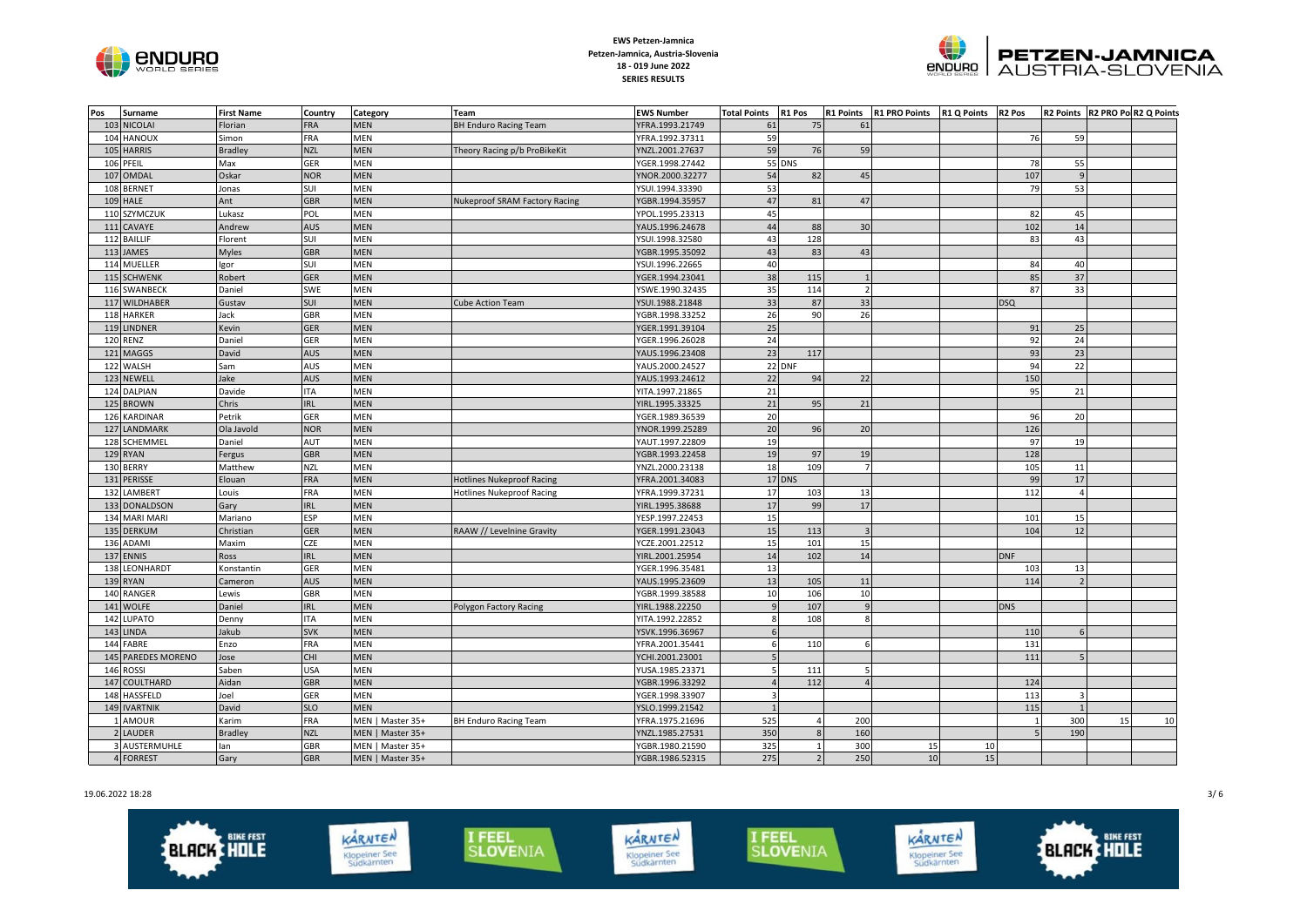



| Pos | Surname              | <b>First Name</b> | Country    | Category         | <b>Team</b>                      | <b>EWS Number</b> | <b>Total Points</b> | R1 Pos                  |     | R1 Points R1 PRO Points R1 Q Points R2 Pos |    |                |     |                | R2 Points R2 PRO Po R2 Q Points |
|-----|----------------------|-------------------|------------|------------------|----------------------------------|-------------------|---------------------|-------------------------|-----|--------------------------------------------|----|----------------|-----|----------------|---------------------------------|
|     | 5 EDGWORTH           | Scott             | GBR        | MEN   Master 35+ |                                  | YGBR.1980.52475   | 260                 |                         |     |                                            |    |                | 250 | 10             |                                 |
|     | 6 VESENBECKH         | Adrian            | <b>GER</b> | MEN   Master 35+ |                                  | YGER.1979.33219   | 230                 |                         |     |                                            |    |                | 220 | $\overline{5}$ |                                 |
|     | 7 ROBINSON           | Sean              | GBR        | MEN   Master 35+ |                                  | YGBR.1983.22012   | 225                 | $\overline{\mathbf{3}}$ | 220 |                                            | 5  |                |     |                |                                 |
|     | 8 VANER              | Jan               | <b>CZE</b> | MEN   Master 35+ |                                  | YCZE.1983.22385   | 215                 |                         |     |                                            |    |                | 200 |                | 15                              |
|     | 9 CARREZ             | Cedric            | FRA        | MEN   Master 35+ | Lapierre Zipp Collective         | YFRA.1978.23588   | 205                 | 15                      | 80  |                                            |    | 10             | 125 |                |                                 |
|     | 10 WEIDEMANN         | Mads              | DEN        | MEN   Master 35+ |                                  | YDEN.1982.33629   | 195                 | 5                       | 190 |                                            |    | 27             |     |                |                                 |
|     | 11 LOCHHEAD          | Andrew            | GBR        | MEN   Master 35+ |                                  | YGBR.1984.25456   | 185                 | 12                      | 100 |                                            |    | 14             | 85  |                |                                 |
|     | 12 BRODERICK         | Michael           | <b>USA</b> | MEN   Master 35+ |                                  | YUSA.1973.22376   | 180                 |                         |     |                                            |    | 6              | 180 |                |                                 |
|     | 13 BROOKES           | Martyn            | <b>GBR</b> | MEN   Master 35+ |                                  | YGBR.1987.23008   | 180                 | $\,$ 6                  | 180 |                                            |    |                |     |                |                                 |
|     | 14 ZILAK             | Frantisek         | <b>CZE</b> | MEN   Master 35+ |                                  | YCZE.1981.22627   | 170                 |                         |     |                                            |    |                | 170 |                |                                 |
|     | 15 HUGHES            | James             | GBR        | MEN   Master 35+ |                                  | YGBR.1979.25577   | 170                 | $7^{\circ}$             | 170 |                                            |    |                |     |                |                                 |
|     | 16 SAINT-AUBIN       | Christophe        | FRA        | MEN   Master 35+ |                                  | YFRA.1986.35590   | 160                 |                         |     |                                            |    |                | 160 |                |                                 |
|     | 17 HEIMEL            | Paul              | AUT        | MEN   Master 35+ |                                  | YAUT.1987.24509   | 150                 |                         |     |                                            |    | $\mathbf{q}$   | 150 |                |                                 |
|     | 18 WRIGHT            | Mat               | <b>GBR</b> | MEN   Master 35+ |                                  | YGBR.1980.35435   | 150                 | $\overline{9}$          | 150 |                                            |    |                |     |                |                                 |
|     | 19 CALVEZ            | Mathieu           | FRA        | MEN   Master 35+ | <b>Hotlines Nukeproof Racing</b> | YFRA.1986.22152   | 140                 | 21                      | 50  |                                            |    | 13             | 90  |                |                                 |
|     | 20 BERNARD           | Guillaume         | <b>FRA</b> | MEN   Master 35+ |                                  | YFRA.1983.22861   | 140                 | 19                      | 60  |                                            |    | 15             | 80  |                |                                 |
|     | 21 SCOTT             | Darren            | GBR        | MEN   Master 35+ |                                  | YGBR.1971.22334   | 130                 | 16                      | 75  |                                            |    | 20             | 55  |                |                                 |
|     | 22 FARRER            | Dan               | <b>GBR</b> | MEN   Master 35+ |                                  | YGBR.1982.25481   | 125                 | 10                      | 125 |                                            |    |                |     |                |                                 |
|     | 23 EXENBERGER        | Kurt              | AUT        | MEN   Master 35+ |                                  | YAUT.1975.23045   | 115                 |                         |     |                                            |    | 11             | 115 |                |                                 |
|     | 24 JOHNSEN           | Espen             | <b>NOR</b> | MEN   Master 35+ |                                  | YNOR.1980.22840   | 115                 | 11                      | 115 |                                            |    |                |     |                |                                 |
|     | 25 KULHAVY           | Radek             | CZE        | MEN   Master 35+ |                                  | YCZE.1984.25807   | 100                 |                         |     |                                            |    | 12             | 100 |                |                                 |
|     | 26 LITTLE            | Liam              | <b>GBR</b> | MEN   Master 35+ |                                  | YGBR.1985.21621   | 90                  | 13                      | 90  |                                            |    |                |     |                |                                 |
|     | 27 STEWART           | Neil              | <b>GBR</b> | MEN   Master 35+ |                                  | YGBR.1984.36919   | 85                  | 14                      | 85  |                                            |    |                |     |                |                                 |
|     | 28 WARD              | Joe               | <b>IRL</b> | MEN   Master 35+ |                                  | YIRL.1971.22541   | 80                  | 25                      | 30  |                                            |    | 21             | 50  |                |                                 |
|     | 29 KOLEV             | Ivan              | <b>BUL</b> | MEN   Master 35+ |                                  | YBUL.1981.22786   | 75                  |                         |     |                                            |    | 16             | 75  |                |                                 |
|     | 30 KARB              | Ingo              | <b>GER</b> | MEN   Master 35+ |                                  | YGER.1973.27505   | 75                  | 29                      | 10  |                                            |    | 18             | 65  |                |                                 |
|     | 31 REISER            | Christoph         | GER        | MEN   Master 35+ |                                  | YGER.1986.25635   | 70                  |                         |     |                                            |    | 17             | 70  |                |                                 |
|     | 32 O BRIEN           | Glyn              | <b>IRL</b> | MEN   Master 35+ |                                  | YIRL.1977.22983   | 70                  | 17                      | 70  |                                            |    |                |     |                |                                 |
|     | 33 MORO              | Thomas            | GBR        | MEN   Master 35+ |                                  | YGBR.1985.37891   | 65                  | 18                      | 65  |                                            |    |                |     |                |                                 |
|     | 34 FELLGETT          | Theo              | <b>GBR</b> | MEN   Master 35+ |                                  | YGBR.1986.38997   | 60                  |                         |     |                                            |    | 19             | 60  |                |                                 |
|     | 35 EICHINGER         | Christoph         | GER        | MEN   Master 35+ |                                  | YGER.1980.39926   | 55                  | 27                      | 20  |                                            |    | 24             | 35  |                |                                 |
|     | 36 CIZINSKY          | Milan             | CZE        | MEN   Master 35+ |                                  | YCZE.1974.22018   | 55                  | 20                      | 55  |                                            |    |                |     |                |                                 |
|     | 37 WINKLER           | Gabor             | <b>HUN</b> | MEN   Master 35+ |                                  | YHUN.1974.22246   | 45                  |                         |     |                                            |    | 22             | 45  |                |                                 |
|     | 38 LAWWILL           | Joe               | <b>USA</b> | MEN   Master 35+ |                                  | YUSA.1970.24749   | 45                  | 22                      | 45  |                                            |    |                |     |                |                                 |
|     | 39 BODEUX            | Xavier            | BEL        | MEN   Master 35+ |                                  | YBEL.1976.21936   | 40                  |                         |     |                                            |    | 23             | 40  |                |                                 |
|     | 40 JONES             | Sion              | <b>GBR</b> | MEN   Master 35+ |                                  | YGBR.1976.23430   | 40                  | 23                      | 40  |                                            |    |                |     |                |                                 |
|     | 41 MCNEIL            | John              | GBR        | MEN   Master 35+ |                                  | YGBR.1969.21394   | 35                  | 24                      | 35  |                                            |    |                |     |                |                                 |
|     | 42 MICHALEK          | Viktor            | <b>SVK</b> | MEN   Master 35+ |                                  | YSVK.1980.35835   | 30                  |                         |     |                                            |    | 25             | 30  |                |                                 |
|     | 43 BERG FRIDTJOFSSON | Helgi             | ISL        | MEN   Master 35+ |                                  | YISL.1979.26131   | 25                  | 26                      | 25  |                                            |    |                |     |                |                                 |
|     | 44 BLACKMORE         | Chris             | <b>GBR</b> | MEN   Master 35+ |                                  | YGBR.1975.35374   | 15                  | 28                      | 15  |                                            |    |                |     |                |                                 |
|     | 45 NABLO             | <b>Brooks</b>     | <b>USA</b> | MEN   Master 35+ |                                  | YUSA.1983.40195   | 5 <sup>1</sup>      | 30                      | 5   |                                            |    |                |     |                |                                 |
|     | 1 MEIER-SMITH        | Luke              | AUS        | MEN   Under 21   | Propain Factory Enduro           | YAUS.2002.25147   | 660                 |                         | 300 | 15                                         | 15 |                | 300 | 15             | 15                              |
|     | 2 SHERLOCK           | Seth              | CAN        | MEN   Under 21   |                                  | YCAN.2002.40432   | 490                 | $\overline{2}$          | 250 |                                            | 10 | $\mathbf{R}$   | 220 |                | 10                              |
|     | 3 PIERCY             | Jack              | <b>GBR</b> | MEN   Under 21   | Commencal Les Orres Team         | YGBR.2004.36927   | 370                 | $6\overline{6}$         | 180 |                                            |    |                | 190 |                |                                 |
|     | 4 HELLY              | Johnathan         | CAN        | MEN   Under 21   |                                  | YCAN.2003.27147   | 345                 | 14                      | 85  |                                            |    | $\overline{2}$ | 250 | 10             |                                 |
|     | 5 HANCOCK            | Emmett            | CAN        | MEN   Under 21   |                                  | YCAN.2002.37051   | 340                 | 8                       | 160 |                                            |    | 6              | 180 |                |                                 |
|     | 6 PEREZ              | Enzo              | FRA        | MEN   Under 21   | <b>Tribe Pyrenees Gravity</b>    | YFRA.2004.38362   | 260                 | 12                      | 100 |                                            |    | $\mathbf{8}$   | 160 |                |                                 |
|     | 7 GILCHRIST          | Ryan              | <b>AUS</b> | MEN   Under 21   |                                  | YAUS.2002.36859   | 255                 | $\mathbf{3}$            | 220 |                                            |    | 24             | 35  |                |                                 |
|     | 8 FAIRBROTHER        | Matthew           | <b>NZL</b> | MEN   Under 21   |                                  | YNZL.2004.35439   | 240                 | $11\,$                  | 115 |                                            |    | 10             | 125 |                |                                 |
|     | 9 KAUX               | Marin             | <b>FRA</b> | MEN   Under 21   | <b>Tribe Pyrenees Gravity</b>    | YFRA.2002.30383   | 225                 | 20                      | 55  |                                            |    | $\overline{7}$ | 170 |                |                                 |
|     | 10 BRODIE            | William           | <b>GBR</b> | MEN   Under 21   |                                  | YGBR.2004.37689   | 215                 | $\overline{4}$          | 200 | $\overline{\phantom{a}}$                   |    | 29             | 10  |                |                                 |

19.06.2022 18:28 4/ 6

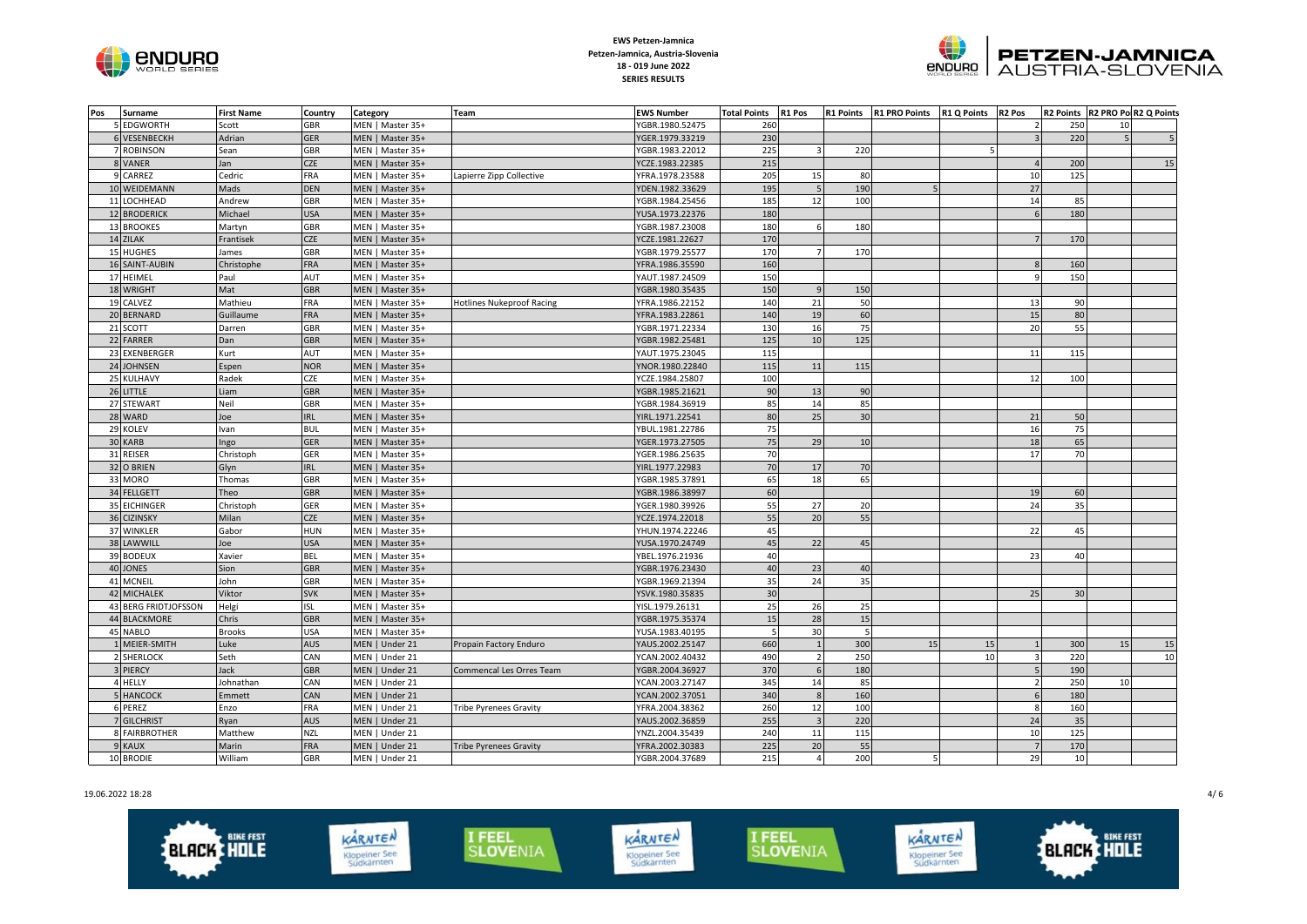



| Pos | Surname                  | <b>First Name</b> | Country    | Category       | <b>Team</b>                      | <b>EWS Number</b> | <b>Total Points</b>      | R1 Pos         | <b>R1 Points</b> | R1 PRO Points R1 Q Points |    | R <sub>2</sub> Pos |     | R2 Points R2 PRO Pol R2 Q Points |                |
|-----|--------------------------|-------------------|------------|----------------|----------------------------------|-------------------|--------------------------|----------------|------------------|---------------------------|----|--------------------|-----|----------------------------------|----------------|
|     | 11 LESQUIR               | Tom               | <b>FRA</b> | MEN   Under 21 | <b>Hotlines Nukeproof Racing</b> | YFRA.2003.36215   | 210                      | 19             | 60               |                           |    |                    | 150 |                                  |                |
|     | 12 JOHNSTON              | Guy               | NZL        | MEN   Under 21 |                                  | YNZL.2003.50550   | 210                      | 9              | 150              |                           |    | 19                 | 60  |                                  |                |
|     | 13 KLOKOCKA              | Vojtech           | <b>CZE</b> | MEN   Under 21 |                                  | YCZE.2004.36797   | 200                      |                |                  |                           |    |                    | 200 |                                  |                |
|     | 14 RANDELL               | Jayden            | <b>GBR</b> | MEN   Under 21 |                                  | YGBR.2003.27895   | 190                      | 5              | 190              |                           |    | 31                 |     |                                  |                |
|     | 15 SCHEELE               | William           | <b>NOR</b> | MEN   Under 21 |                                  | YNOR.2003.33415   | 170                      | $\overline{7}$ | 170              |                           |    | 32                 |     |                                  |                |
|     | 16 CREWTHER              | Matt              | <b>GBR</b> | MEN   Under 21 |                                  | YGBR.2002.31956   | 125                      | 10             | 125              |                           |    |                    |     |                                  |                |
|     | 17 VERNHET               | Axel              | <b>FRA</b> | MEN   Under 21 |                                  | YFRA.2002.34183   | 120                      | 24             | 35               |                           |    | 15                 | 80  |                                  |                |
|     | 18 COPE                  | Daniel            | GBR        | MEN   Under 21 |                                  | YGBR.2003.36534   | 120                      | 22             | 45               |                           |    | 16                 | 75  |                                  |                |
|     | 19 ESCHLER               | Lasse             | GER        | MEN   Under 21 |                                  | YGER.2005.37539   | 120                      | 17             | 70               |                           |    | 21                 | 50  |                                  |                |
|     | 20 PIVNICKA              | Jakub             | CZE        | MEN   Under 21 |                                  | YCZE.2005.38692   | 115                      |                |                  |                           |    | 11                 | 115 |                                  |                |
|     | 21 WAYMAN                | Alex              | <b>NZL</b> | MEN   Under 21 |                                  | YNZL.2004.35117   | 105                      | 16             | 75               |                           |    | 25                 | 30  |                                  |                |
|     | 22 HOFMANN               | Noah              | AUT        | MEN   Under 21 |                                  | YAUT.2003.36750   | 100                      |                |                  |                           |    | 12                 | 100 |                                  |                |
|     | 23 HEINE                 | Geraud            | <b>BEL</b> | MEN   Under 21 |                                  | YBEL.2004.25833   | 95                       | 23             | 40               |                           |    | 20                 | 55  |                                  |                |
|     | 24 HOGLUND               | Andreas           | SWE        | MEN   Under 21 |                                  | YSWE.2002.36347   | 90                       |                |                  |                           |    | 13                 | 90  |                                  |                |
|     | 25 SMRDEL                | Miha              | <b>SLO</b> | MEN   Under 21 |                                  | YSLO.2004.38908   | 90                       |                |                  |                           |    | 14                 | 85  |                                  |                |
|     | 26 BROWN                 | Lewis             | <b>GBR</b> | MEN   Under 21 |                                  | YGBR.2002.37821   | 90                       | 13             | 90               |                           |    | 34                 |     |                                  |                |
|     | 27 BERTINI               | Lisandru          | <b>FRA</b> | MEN   Under 21 | Lapierre Zipp Collective         | YFRA.2004.36198   | 80                       | 15             | 80               |                           |    | <b>DNF</b>         |     |                                  |                |
|     | 28 PINKERTON             | Ryan Kenneth      | USA        | MEN   Under 21 | <b>GT Factory Racing</b>         | YUSA.2005.40481   | 70                       |                |                  |                           |    | 17                 | 70  |                                  |                |
|     | 29 BRACONI               | Francesco         | <b>ITA</b> | MEN   Under 21 |                                  | YITA.2003.36890   | 65                       |                |                  |                           |    | 18                 | 65  |                                  |                |
|     | 30 WHITE                 | Ronan             | GBR        | MEN   Under 21 |                                  | YGBR.2002.36972   | 65                       | 18             | 65               |                           |    | 39                 |     |                                  |                |
|     | 31 FOURCADE              | Luca              | <b>FRA</b> | MEN   Under 21 | <b>Tribe Pyrenees Gravity</b>    | YFRA.2003.35944   | 50                       | 21             | 50               |                           |    | 37                 |     |                                  |                |
|     | 32 ICARDO                | Alexis            | FRA        | MEN   Under 21 | Canyon CLLTV Dainese             | YFRA.2003.31902   |                          | 45 DNS         |                  |                           |    | 22                 | 45  |                                  |                |
|     | 33 RYYNANEN              | Tarmo             | <b>FIN</b> | MEN   Under 21 |                                  | YFIN.2002.31950   | 40                       | 39             |                  |                           |    | 23                 | 40  |                                  |                |
|     | 34 CLEMENT               | Liam              | GBR        | MEN   Under 21 |                                  | YGBR.2004.37661   | 30                       | 25             | 30               |                           |    | 41                 |     |                                  |                |
|     | 35 VAANANEN              | Erik Edvin        | <b>FIN</b> | MEN   Under 21 |                                  | YFIN.2003.33917   | 25                       |                |                  |                           |    | 26                 | 25  |                                  |                |
|     | 36 BARTLETT              | Jamie             | <b>NZL</b> | MEN   Under 21 |                                  | YNZL.2002.29529   | 25                       | 26             | 25               |                           |    | 45                 |     |                                  |                |
|     | 37 FOCKENBERGER          | Timmy             | <b>AUT</b> | MEN   Under 21 |                                  | YAUT.2003.33138   | 20                       |                |                  |                           |    | 27                 | 20  |                                  |                |
|     | 38 REIS                  | Nuno              | POR        | MEN   Under 21 |                                  | YPOR.2003.36760   | 20                       | 27             | 20               |                           |    | 47                 |     |                                  |                |
|     | 39 FORBES                | Lachie            | <b>AUS</b> | MEN   Under 21 |                                  | YAUS.2003.36655   | 15                       | 37             |                  |                           |    | 28                 | 15  |                                  |                |
|     | 40 HUTMAN                | Omer              | <b>ISR</b> | MEN   Under 21 |                                  | YISR.2004.40015   | 15                       | 28             | 15               |                           |    | 46                 |     |                                  |                |
|     | 41 MEIER SMITH           | Remy              | <b>AUS</b> | MEN   Under 21 | Propain Factory Enduro           | YAUS.2004.40508   | 15                       | 44             |                  | 10                        |    |                    |     |                                  |                |
|     | 42 HARROP                | Zack              | <b>GBR</b> | MEN   Under 21 |                                  | YGBR.2003.30354   | 10                       | 29             | 10               |                           |    | 38                 |     |                                  |                |
|     | 43 FUCHS                 | Peter             | GER        | MEN   Under 21 |                                  | YGER.2002.33379   | $\overline{\phantom{a}}$ | 32             |                  |                           |    | 30                 |     |                                  |                |
|     | 44 GOWEII                | Jonas             | AUT        | MEN   Under 21 | <b>Cube Action Team</b>          | YAUT.2002.36734   |                          | 30             | 5                |                           |    | <b>DNF</b>         |     |                                  |                |
|     | 1 COURDURIER             | Isabeau           | <b>FRA</b> | WOMEN          | Lapierre Zipp Collective         | YFRA.1994.21731   | 1030                     | $\overline{3}$ | 420              | 25                        | 15 |                    | 520 | 25                               | 25             |
|     | 2 CONOLLY                | Ella              | GBR        | WOMEN          | Cannondale Enduro                | YGBR.1998.21859   | 1015                     | $\mathbf{1}$   | 520              | 20                        | 20 | $\overline{3}$     | 420 | 15                               | 20             |
|     | 3 BARAONA                | Rebecca           | <b>GBR</b> | <b>WOMEN</b>   | Yeti / Fox Factory Team          | YGBR.1993.21715   | 830                      | $\overline{2}$ | 450              | 15                        | 25 | 5                  | 325 | $\overline{5}$                   | 10             |
|     | 4 CHARRE                 | Morgane           | FRA        | WOMEN          | <b>Pivot Factory Racing</b>      | YFRA.1990.21958   | 735                      | $\overline{7}$ | 250              |                           |    |                    | 450 | 20                               | 15             |
|     | <b>5 LANTHIER NADEAU</b> | Andreane          | CAN        | <b>WOMEN</b>   | Rocky Mountain Race Face         | YCAN.1993.21609   | 490                      |                | 325              |                           | 10 | 11                 | 150 |                                  | $\overline{5}$ |
|     | 6 PUGIN                  | Melanie           | <b>FRA</b> | <b>WOMEN</b>   | <b>BH Enduro Racing Team</b>     | YFRA.1990.21693   | 475                      | 15             | 90               |                           |    |                    | 375 | 10                               |                |
|     | 7 HARNDEN                | Harriet           | <b>GBR</b> | <b>WOMEN</b>   | <b>Trek Factory Racing</b>       | YGBR.2001.22819   | 390                      |                | 375              | 10                        |    | 34                 |     |                                  |                |
|     | 8 KOREM                  | Noga              | <b>ISR</b> | WOMEN          | <b>GT Factory Racing</b>         | YISR.1991.21660   | 380                      | 16             | 80               |                           |    | 6                  | 300 |                                  |                |
|     | 9 SCARSI                 | Gloria            | <b>ITA</b> | <b>WOMEN</b>   | Canyon CLLTV Dainese             | YITA.2000.36425   | 375                      | 10             | 175              |                           |    | $\mathsf{Q}$       | 200 |                                  |                |
|     | 10 STONE                 | Jessica           | GBR        | WOMEN          |                                  | YGBR.1990.32154   | 330                      | $\bf8$         | 225              |                           |    | 13                 | 100 |                                  |                |
|     | 11 MORRISON              | Rae               | <b>NZL</b> | <b>WOMEN</b>   | Liv Racing                       | YNZL.1989.21630   | 325                      | $\overline{9}$ | 200              |                           |    | 12                 | 125 |                                  |                |
|     | 12 CHARLES               | Estelle           | FRA        | WOMEN          | Specialized Racing               | YFRA.1997.22205   | 300                      | 6              | 300              |                           |    |                    |     |                                  |                |
|     | 13 COOK                  | Becky             | <b>GBR</b> | <b>WOMEN</b>   |                                  | YGBR.1986.21664   | 270                      | 14             | 95               |                           |    | 10                 | 175 |                                  |                |
|     | 14 THOMA                 | Ines              | GER        | WOMEN          |                                  | YGER.1989.21750   | 250                      |                |                  |                           |    |                    | 250 |                                  |                |
|     | 15 PRUDKOVA              | Barbora           | <b>CZE</b> | <b>WOMEN</b>   |                                  | YCZE.1996.38768   | 225                      |                |                  |                           |    |                    | 225 |                                  |                |
|     | 16 HENDERSON             | Polly             | GBR        | <b>WOMEN</b>   |                                  | YGBR.2001.22368   | 150                      | 11             | 150              |                           |    | <b>DNS</b>         |     |                                  |                |
|     | 17 RICHTER               | Raphaela          | <b>GER</b> | <b>WOMEN</b>   | Ibis Enduro Team                 | YGER.1997.25746   | 125                      | 12             | 125              |                           |    | <b>DNF</b>         |     |                                  |                |

19.06.2022 18:28 5/ 6